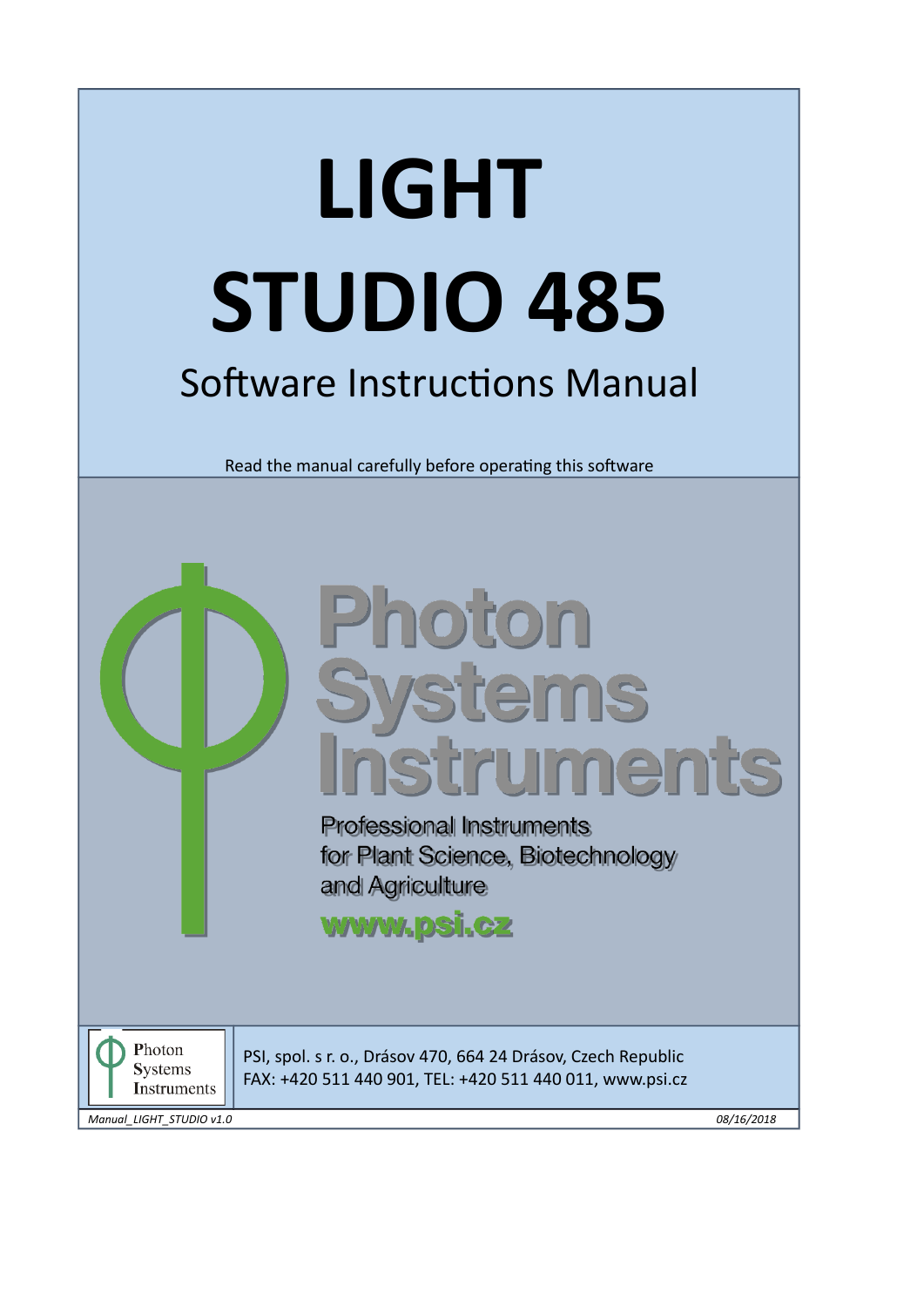© PSI (Photon Systems Instruments), spol. s r. o. (further referred as PSI), 2018

*This document and its parts can be copied or provided to a third party only with the express permission of PSI.*

The contents of this manual have been verified to correspond to the specifications of the software. *However, deviations cannot be ruled out. Therefore, a complete correspondence between the manual and the real software cannot be guaranteed. The information in this manual is regularly checked, and corrections may be made in subsequent versions.* 

The visualizations shown in this manual are only illustrative.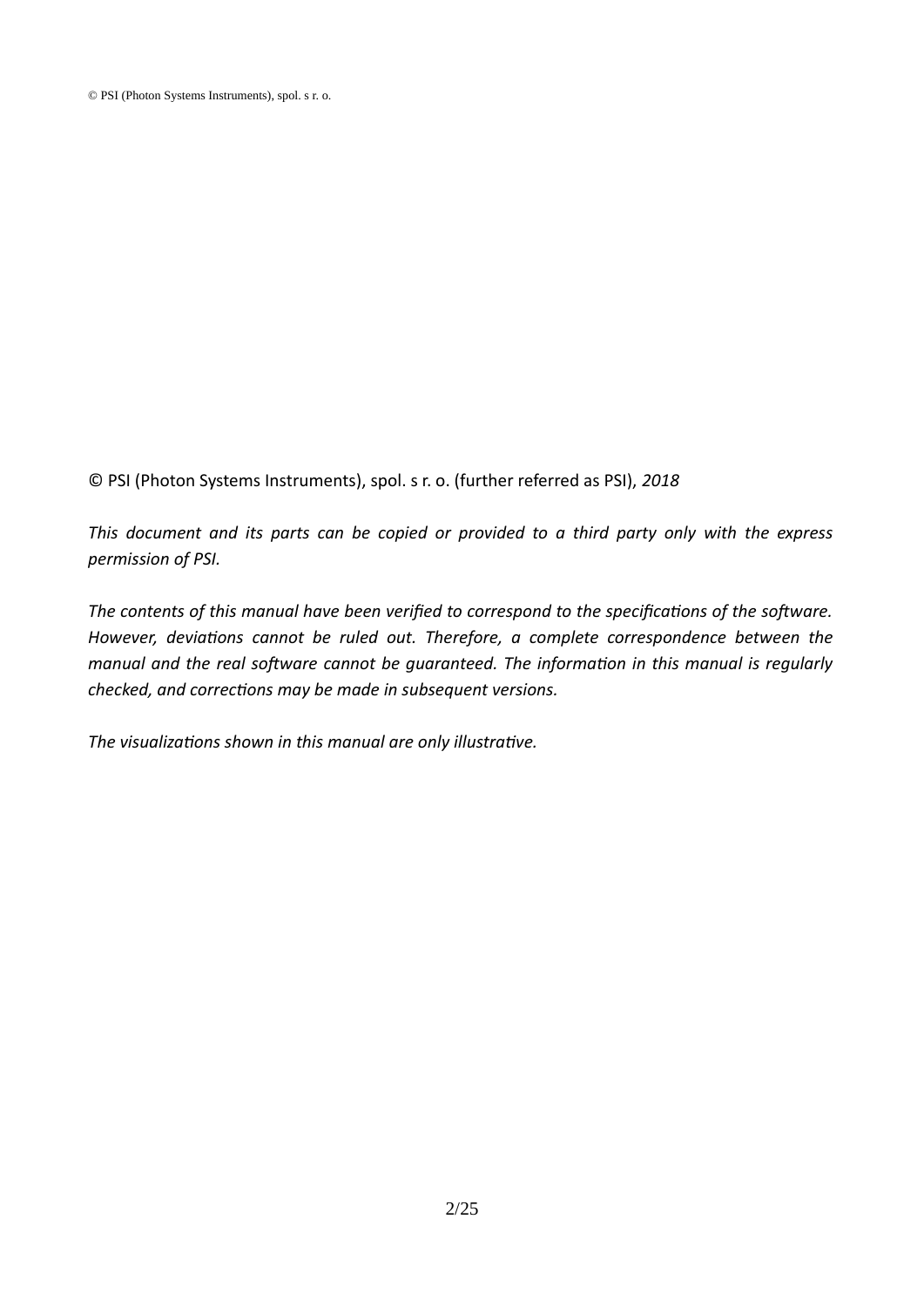# **Table of Contents**

## **Table of Contents**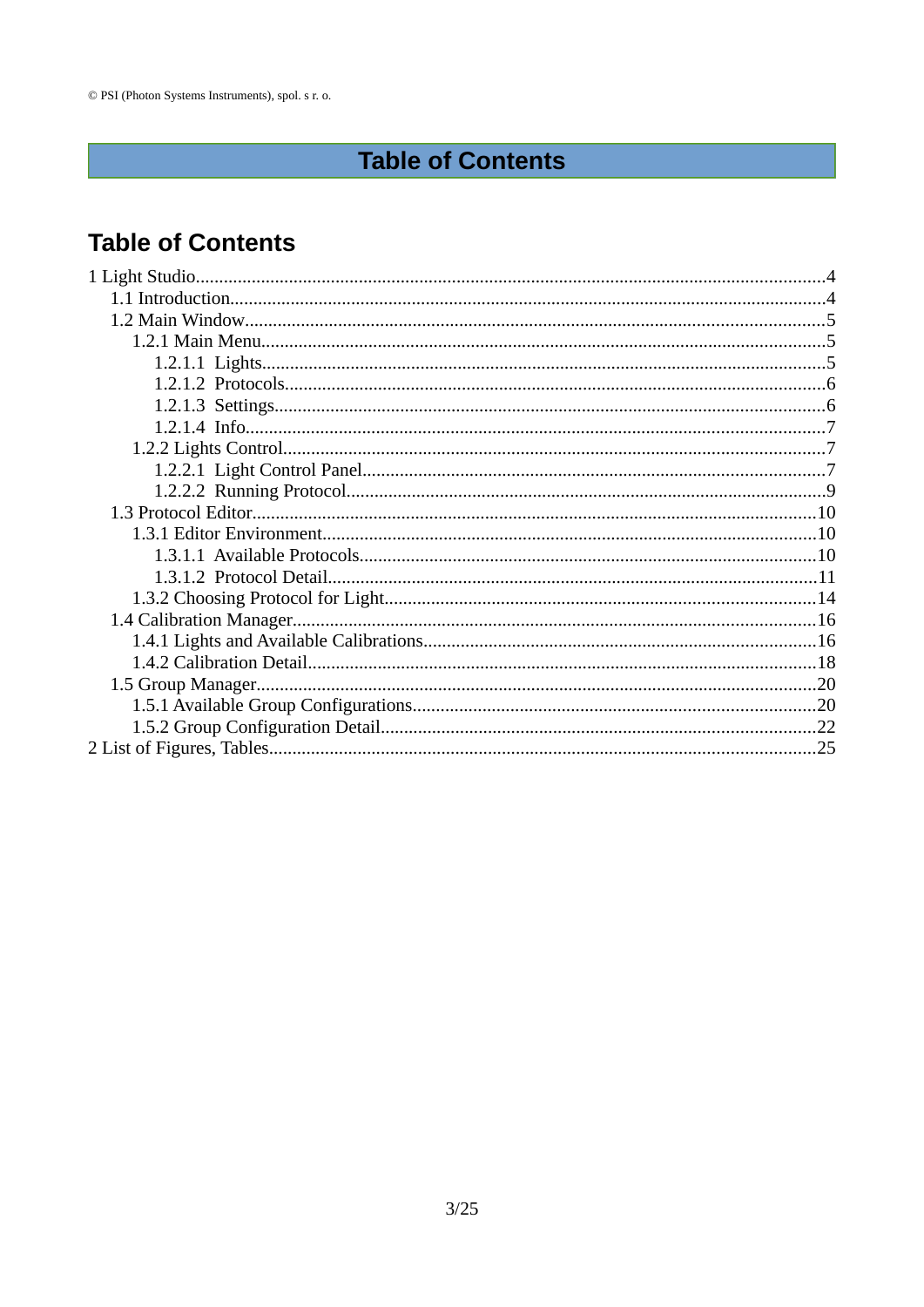# <span id="page-3-0"></span>**1 Light Studio**

This section of the manual contains description of the Light Studio 485 application.

## <span id="page-3-1"></span>**1.1 Introduction**

Light Studio 485 is application for controlling PSI Fytopanel family lights and PSI SLxxx family lights (using LC500 converter box) from PC.

It allows grouping of the physical light channels to logical light channels, making simultaneous control of multiple light panels easy. Physical channels can be grouped automatically based on the predefined attributes, or by user from the grouping interface.

Logical light channels can be calibrated from user defined calibration points. Calibrated light channel is then controlled in absolute units. Calibration can be saved to and loaded from file, which allows fast switching of calibration profiles (useful when changing panel distance to the object).

Logical light channel can be controlled directly from the main screen, or it can run a protocol. Protocols are defined by user and are built from predefined basic blocks (continuous and ramp). Protocol timing is independent for each logical channel, but it allows simultaneous start of multiple channels and time offset for each channel.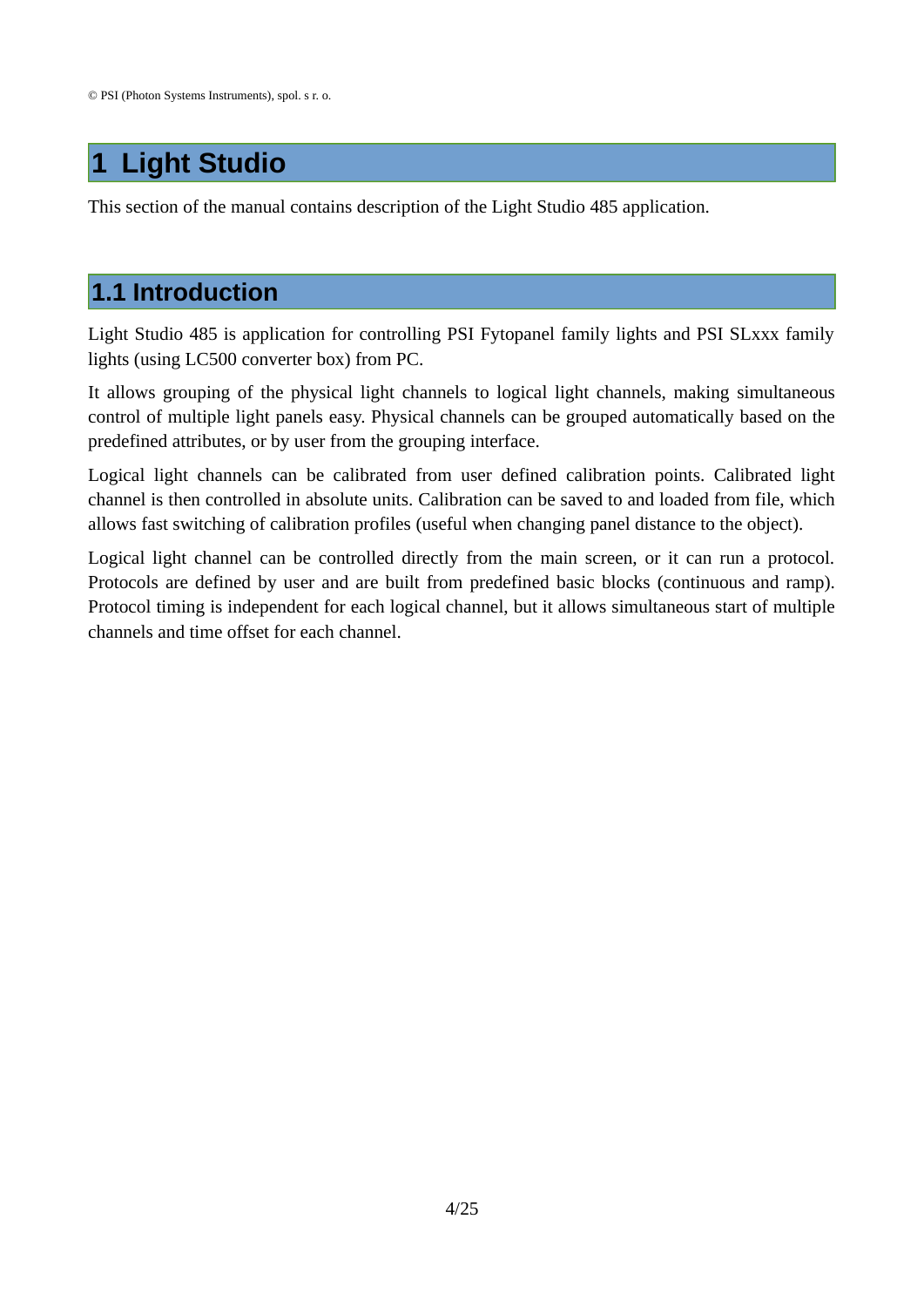## <span id="page-4-2"></span>**1.2 Main Window**

After starting application *Main Screen* [\(Fig 1\)](#page-4-3) with following items is displayed:

- *[Main](#page-4-1) Menu* [\(Fig 1-](#page-4-3)1) more detailed structure of this menu bar in chapter [1.2.1](#page-4-1) Main [Menu](#page-4-1)
- *Lights Control* [\(Fig 1-](#page-4-3)2) displays the available lights and allows their control, more in chapter [1.2.2](#page-6-1) [Lights Control](#page-6-1)
- *Application Logs* [\(Fig 1-](#page-4-3)3) lists the basic information on performed tasks and errors

|   | LightStudio 485 ver 1.9                                                                                                                                                                               |                                                                                                                                                                   | $\overline{\mathbf{x}}$<br>$\Box$<br><b>ICIL</b>           |
|---|-------------------------------------------------------------------------------------------------------------------------------------------------------------------------------------------------------|-------------------------------------------------------------------------------------------------------------------------------------------------------------------|------------------------------------------------------------|
|   | Lights Protocols Settings Info                                                                                                                                                                        |                                                                                                                                                                   |                                                            |
|   | COM05 ADDR001 CHAN00<br>State<br>Intensity<br>Off<br>0%                                                                                                                                               | Protocol: Default protocol<br>-38%                                                                                                                                | Control<br>-75%<br>In Batch<br>Start                       |
|   | Switch                                                                                                                                                                                                | <b>LO%</b><br>Edit                                                                                                                                                | Start Offset<br>$\frac{\triangle}{\tau}$<br>叵<br>0:00:00   |
|   | COM05 ADDR001 CHAN01<br>Intensity<br>State                                                                                                                                                            | Protocol: Default protocol                                                                                                                                        | Control                                                    |
|   | Off<br>0%                                                                                                                                                                                             | -38%                                                                                                                                                              | $-75%$<br>In Batch<br>Start                                |
|   | Switch                                                                                                                                                                                                | <b>LO%</b><br>Edit                                                                                                                                                | <b>Start Offset</b><br>$\frac{\triangle}{\tau}$<br>0:00:00 |
|   | COM05_ADDR001_CHAN02<br>Intensity<br><b>State</b>                                                                                                                                                     | Protocol: Default protocol                                                                                                                                        | Control                                                    |
|   | Off<br>0%                                                                                                                                                                                             | -75%<br>-38%                                                                                                                                                      | In Batch<br>Start                                          |
| 3 | 07:35:41: Info: Starting Light detection<br>07:35:41: Info: Application is up to date<br>07:35:41: Info: Server app info: 11.7.2017 09:22:42, version 1.9<br>07:35:41: Info: Checking for new version | 07:35:45: Info: Scanning completed, found 1 device with 8 channels, forming 8 logical lights<br>07:35:41: Info: Current app info: 11.7.2017 07:22:32, version 1.9 |                                                            |
|   |                                                                                                                                                                                                       |                                                                                                                                                                   |                                                            |

#### <span id="page-4-3"></span>*Fig 1: Main Screen*

## <span id="page-4-1"></span>1.2.1 Main Menu

Using the corresponding items of the *Main Menu* can be accessed the controls of *Lights*, *Protocols*, *Settings* and the application *Info*. For each of the four menu items, a context menu with the appropriate control options is available. Each *Main Menu* item is described in one of the following four chapters.

#### <span id="page-4-0"></span>1.2.1.1 Lights

Context menu for the item *Lights* [\(Fig 2\)](#page-5-2) allows *Rescan* option [\(Fig 2-](#page-5-2)1).

When the application is started, the connected light devices are automatically detected and is not necessary to run this process manually. *Rescan* option allows to restart the lights detection without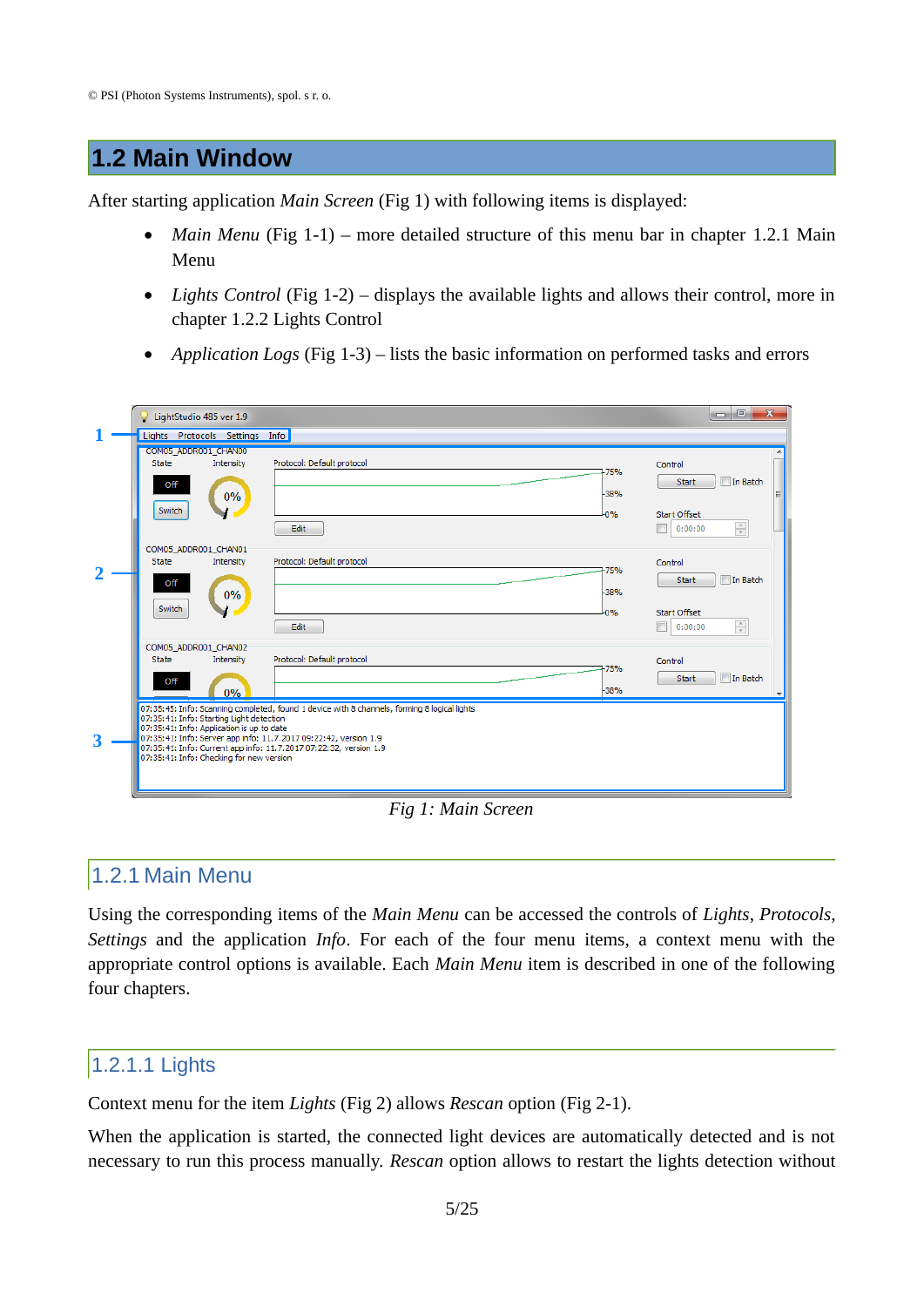having to restart the entire application. Starting of lights scanning is also available as key shortcut, under *Ctrl+R* combination. During the detection, information about this process is displayed [\(Fig](#page-5-4) [3\)](#page-5-4). After the scanning process is completed, basic information about the detected lights is logged into the *Log* [\(Fig 1-](#page-4-3)3) and the *Light Control* panels are added to the *Lights Control* [\(Fig 1-](#page-4-3)2).

| LightStudio 485 ver 1.9<br>Protocols Settings<br>Lights<br>Info                        |
|----------------------------------------------------------------------------------------|
| $Ctrl + R$<br>Rescan<br>Display by Address                                             |
| <b>Display by Group</b><br>$\overline{\phantom{a}}$<br>$\overline{\phantom{a}}$<br>- - |

<span id="page-5-2"></span>*Fig 2: Lights Context Menu*

| Detecting lights                             |
|----------------------------------------------|
|                                              |
| $E_{1a}^{i}$ 2. Lights Detection in Dreamers |

<span id="page-5-4"></span>*Fig 3: Lights Detection in Progress*

By switching the other two options in the *Lights* context menu, the *Light Control* panel can be displayed by individual channel addresses [\(Fig 2-](#page-5-2)2) or by defined groups [\(Fig 2-](#page-5-2)3). More about group configurations in chapter [\(1.5](#page-19-1) [Group Manager\)](#page-19-1).

#### <span id="page-5-1"></span>1.2.1.2 Protocols

Context menu for the item *Protocols* [\(Fig 4\)](#page-5-3) contains a single item *Edit* [\(Fig 4-](#page-5-3)1). After selecting this option, the *Protocol Editor* window is opened. Use of this editor is described in chapter [1.3](#page-9-2) [Protocol Editor.](#page-9-2)



<span id="page-5-3"></span>*Fig 4: Protocols Context Menu*

## <span id="page-5-0"></span>1.2.1.3 Settings

Context menu for the item *Settings* contains two items.

The first item is *Calibration* [\(Fig 5-](#page-6-3)1), which opens the *Calibration Manager* window to calibrate the lights. A shortcut for this action is *Ctrl+C* combination. For more detailed information about the light calibration process, see the chapter [1.4](#page-15-1) [Calibration Manager.](#page-15-1)

The second item is *Group Configuration [\(Fig 5-](#page-6-3)2),* also available by shortcut under *Ctrl+G* combination. After selecting this item, the *Group Manager* window is available. Creating group configurations for which this window is designed is described in the chapter [1.5](#page-19-1) [Group Manager.](#page-19-1)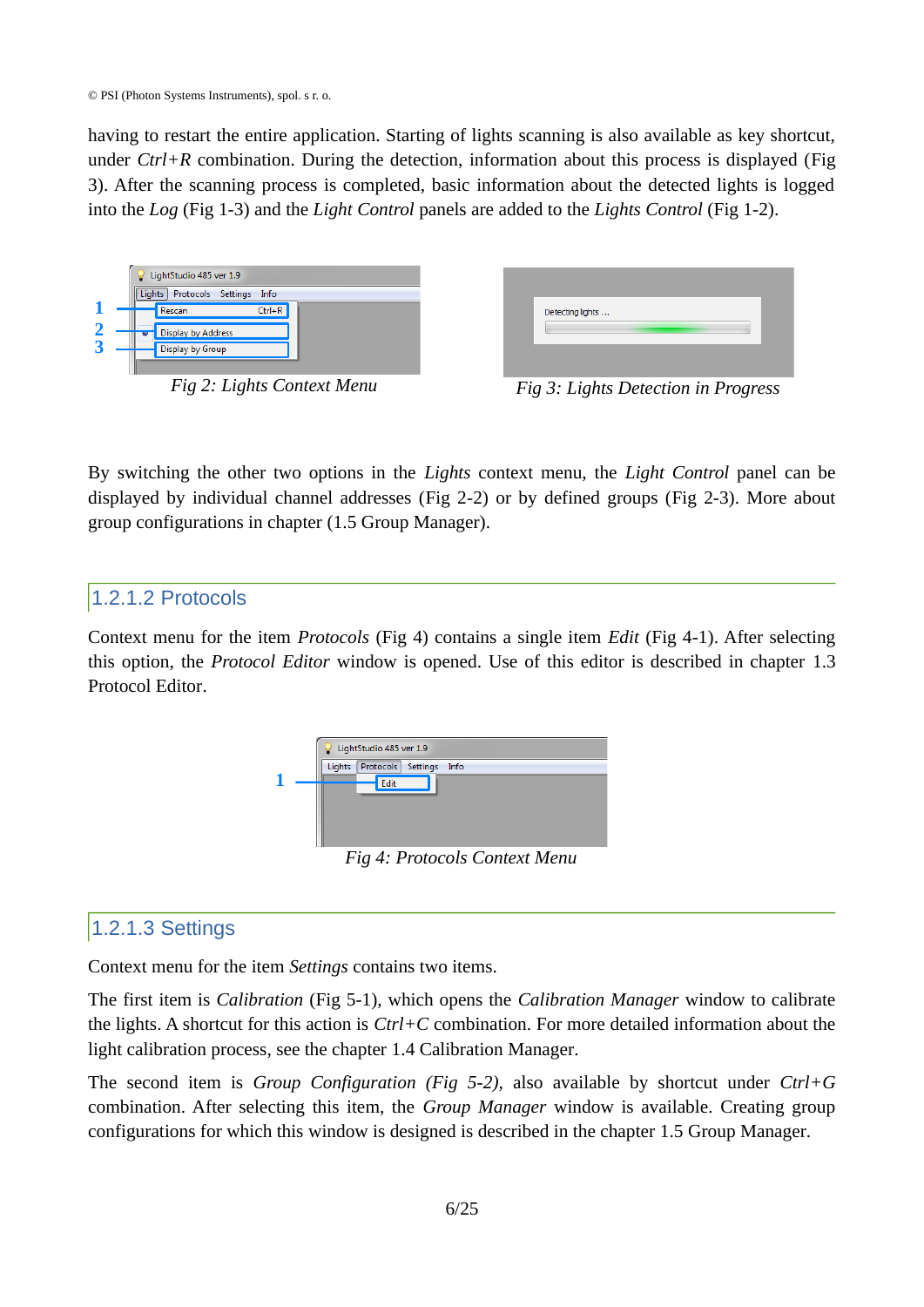

<span id="page-6-3"></span>*Fig 5: Settings Context Menu*

#### <span id="page-6-2"></span>1.2.1.4 Info

Checking for new version of application is performed every time the application is started or after clicking *Update* item [\(Fig 6-](#page-6-5)1) in *Info* context menu. Information about update status is logged into the *Log* [\(Fig 1-](#page-4-3)3). If new version of Light Studio is available, dialog is displayed with user confirmation of the update process. If the update is confirmed, new software version is downloaded and installed and the application is restarted.

*About* item [\(Fig 6-](#page-6-5)2) shows brief information about the Light Studio application ([Fig 7\)](#page-6-4) – current version, author company and E-mail contact for support.

<span id="page-6-4"></span>

## <span id="page-6-5"></span><span id="page-6-1"></span>1.2.2 Lights Control

*Lights Control* [\(Fig 1-](#page-4-3)2) holds the individual panels [\(Fig 8\)](#page-7-0) to control each independent light source or predefined group of lights. If no device has been detected, the *Lights Control* remains empty.

## <span id="page-6-0"></span>1.2.2.1 Light Control Panel

The Light Control Panel represents the smallest controllable light element. Panel controls one independent light source if the option *Display by Address* [\(Fig 2-](#page-5-2)2) is selected in the *Main Menu*. For a selected *Display by Group* option [\(Fig 2-](#page-5-2)3), the panel can represent a whole group of lights. Group Members are defined by the group configuration file (more in chapter [1.5](#page-19-1) [Group Manager\)](#page-19-1). Controlling the group of lights as a whole is reflected on each of its members.

Each panel is identified by the system path to the light (*Display by Address*) or calibration and group name (*Display by Group*) at the top of the panel [\(Fig 8-](#page-7-0)1).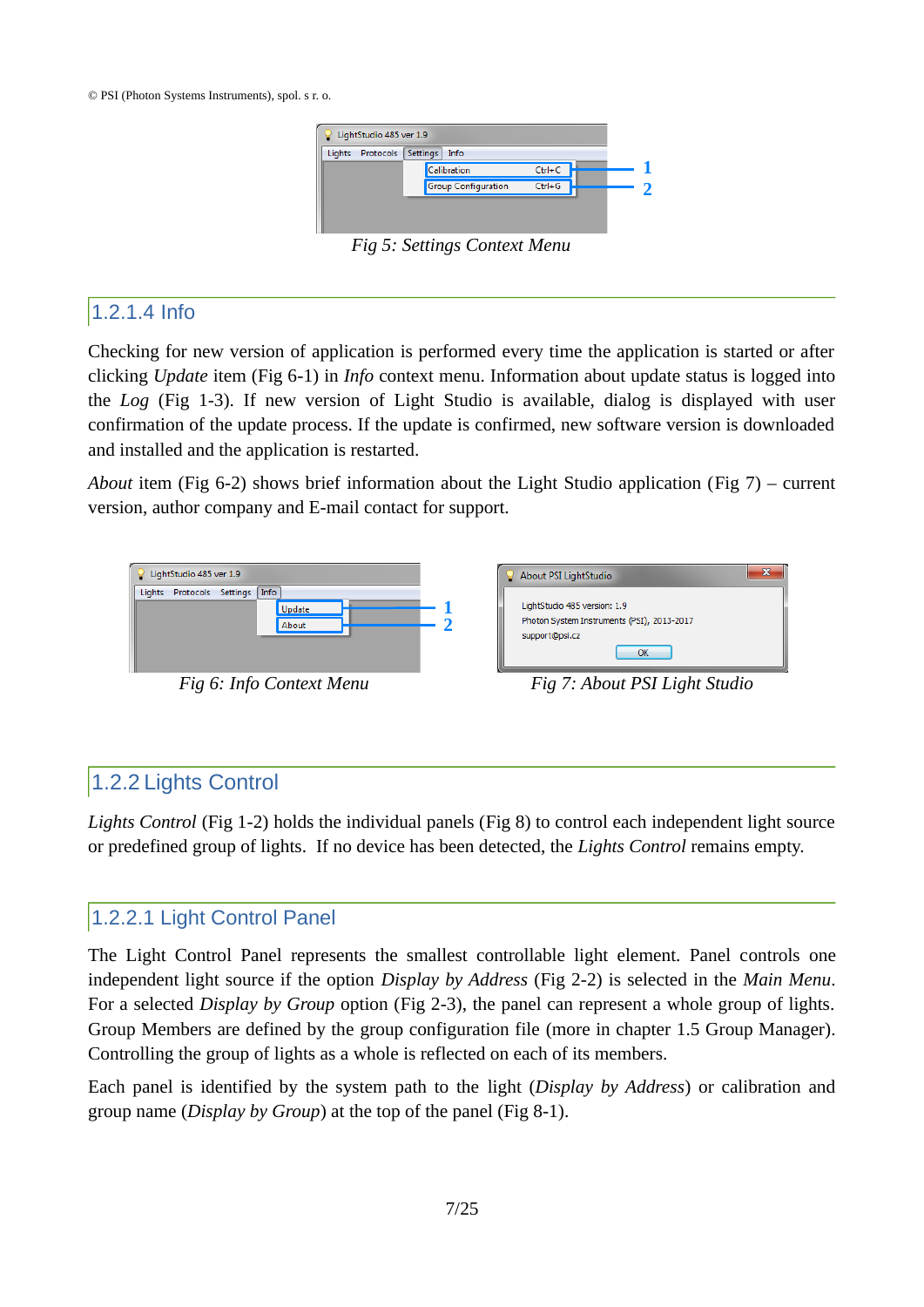

<span id="page-7-0"></span>

*State* of light or group [\(Fig 8-](#page-7-0)2) which is switchable by the *Switch* button [\(Fig 8-](#page-7-0)3) is presented graphically:



Setting the *Intensity* of the light is enabled by the tune knob [\(Fig 8-](#page-7-0)4). By default, intensity is set in percent. In case light channel has calibration assigned, absolute value of intensity in μE is counted automatically and is also displayed. The tune knob may display the following information:

- intensity in percent the light is not calibrated
- intensity in percent with the calculated value in  $\mu$ E the light is calibrated
- unknown intensity  $-$  typical initial state of a group with lights of different intensity settings

Operation of the light or group can be controlled by a protocol that indicates the sequence of steps to be performed. *Edit* button [\(Fig 8-](#page-7-0)5) is used to open the *Protocol Editor* window in which the existing protocol can be assigned or created new one, more in chapter [1.3.2](#page-13-0) [Choosing Protocol for](#page-13-0) [Light.](#page-13-0)

The progress of the selected protocol is plotted in the chart ([Fig 8-](#page-7-0)6). Whether the intensity in the graph is plotted in percent or uE depends on the protocol type. The protocol type can be specified in the Protocol Editor, more in chapter [1.3](#page-9-2) [Protocol Editor.](#page-9-2)

Section *Control* [\(Fig 8-](#page-7-0)7) is designed to run the protocol. The protocol can be started for each single light separately or for all lights included in the batch at the same time. Batch is synchronously executable group of lights.

*In Batch* check box [\(Fig 9-](#page-8-1)2, [Fig 10-](#page-8-2)2) specifies whether the light will be included in the batch. When checked, light is included in batch. In this case, clicking any *Start Batch* button [\(Fig 10-](#page-8-2)1), runs protocols for all lights in the batch at once. When unchecked, light is a separate unit whose protocol is individually executable with the appropriate *Start* button[\(Fig 9-](#page-8-1)1).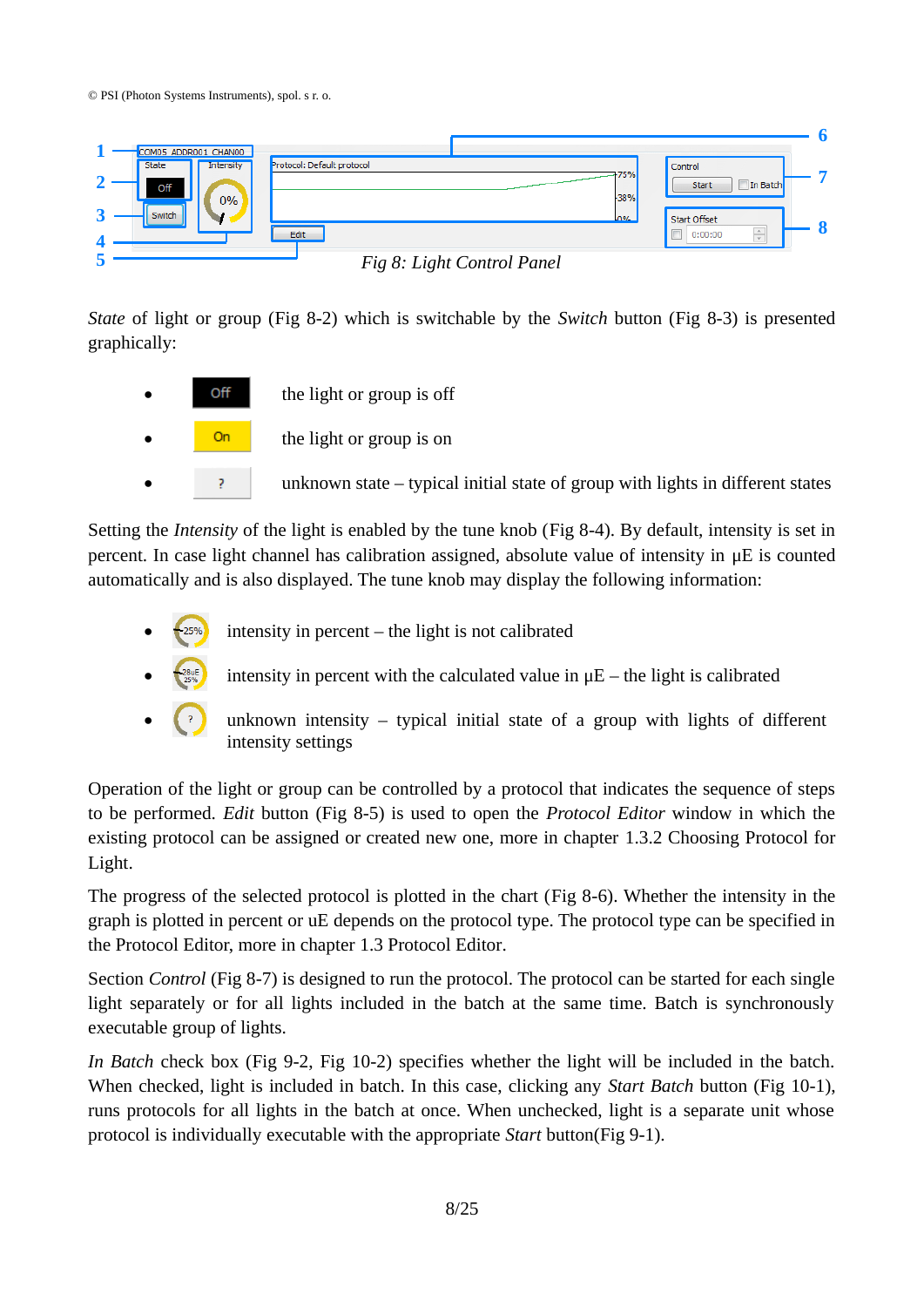© PSI (Photon Systems Instruments), spol. s r. o.

Checking the *Start Offset* checkbox [\(Fig 8-](#page-7-0)8) allow to specify a required time offset in which the protocol starts running.

<span id="page-8-1"></span>



<span id="page-8-2"></span>

#### <span id="page-8-0"></span>1.2.2.2 Running Protocol

The manual control items of the lights [\(Fig 11-](#page-8-5)3, 4, 5, 7) are disabled when the protocol is running.



<span id="page-8-5"></span>

Chart titled by protocol name [\(Fig 11-](#page-8-5)2) tracks dynamically the current position at the protocol time [\(Fig 11-](#page-8-5)1) and provides basic progress information [\(Fig 11-](#page-8-5)8) – protocol repeat number, total run time and time position of the current phase.

After starting, the protocol runs always in an infinite loop and it is only possible to stop it in the *Control* section [\(Fig 11-](#page-8-5)6).

Stopping the protocol proceeds analogous to its starting [\(1.2.2](#page-6-1) [Lights Control\)](#page-6-1) differently for individual lights and for lights in the batch. Clicking the *Stop* button [\(Fig 12-](#page-8-4)1), stops only protocol for appropriate light. Clicking any *Stop Batch* button [\(Fig 13-](#page-8-3)1), stops protocols for all lights in the batch at once.

<span id="page-8-4"></span><span id="page-8-3"></span>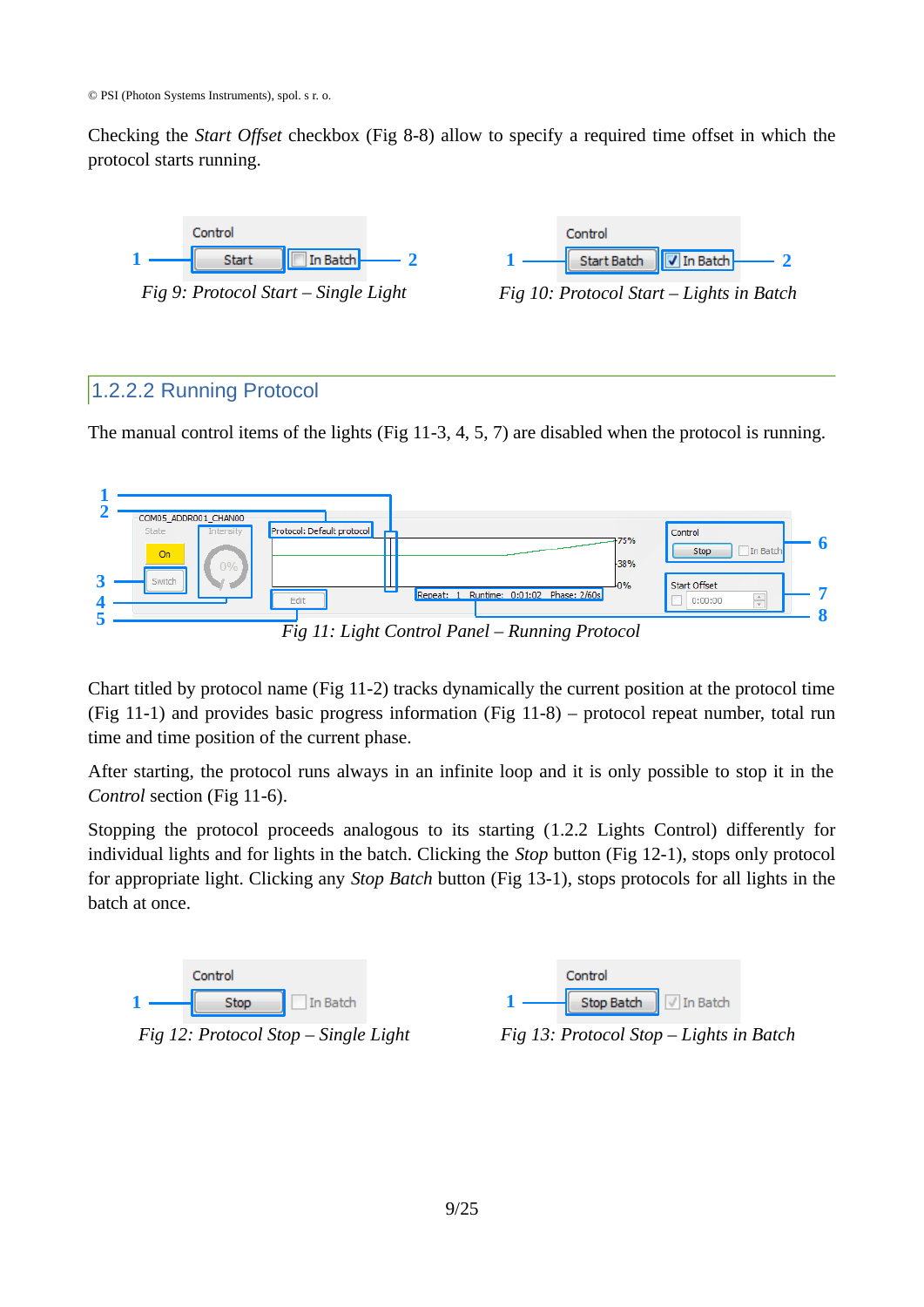## <span id="page-9-2"></span>**1.3 Protocol Editor**

*Protocol Editor* [\(Fig 14\)](#page-9-3) is independent window used to design a light protocols. Window can be opened by appropriate option from the *Main Menu* [\(Fig 4-](#page-5-3)1) or by *Edit* button [\(Fig 8-](#page-7-0)5) in each *Light Control* panel. The second option is primarily intended for assign a protocol to selected light, however the protocol creation functions are fully preserved in it.

Opening the *Protocol Editor* from the *Main Menu* is possible even if no devices are connected.

#### <span id="page-9-1"></span>1.3.1 Editor Environment

The *Protocol Editor* window consists of a list of *Available Protocols* [\(Fig 14-](#page-9-3)1) with buttons [\(Fig](#page-9-3) [14-](#page-9-3)2) for managing these protocols and of description of the protocol in *Detail* [\(Fig 14-](#page-9-3)3).

Clicking button *Ok* [\(Fig 14-](#page-9-3)3) closes the *Protocol Editor* window.

|                | Protocol Editor                                                                 | $\mathbf{x}$                                                                                                  |                         |
|----------------|---------------------------------------------------------------------------------|---------------------------------------------------------------------------------------------------------------|-------------------------|
|                | Available Protocols                                                             | Detail                                                                                                        |                         |
|                | default.pxt                                                                     | Protocol Items                                                                                                |                         |
| 1              | DEMO_2017_07_26.pxt<br>DEMO_2017_07_28.pxt<br>Light_Show.pxt<br>Zubata_Show.pxt | Intensity: 50.0<br>$\frac{9}{6}$<br>Duration: 1<br>$m - r$                                                    |                         |
|                |                                                                                 | $\boxed{\color{blue}\textcolor{blue}{\textbf{+}}}$<br>Duration: 1<br>Intensity Start: 50.0<br>$\%$<br>$m - r$ |                         |
|                |                                                                                 | $\boxed{\textcolor{blue}{\mathrel{\square}}}$<br>Intensity End: 75.0<br>$\frac{9}{6}$<br>$\boxed{+}$          |                         |
|                |                                                                                 |                                                                                                               | $\overline{\mathbf{3}}$ |
|                |                                                                                 | Protocol Type<br><b>Custom Name</b><br>Default protocol<br>OuE @% Swarm                                       |                         |
|                |                                                                                 | Visualization                                                                                                 |                         |
|                |                                                                                 | 50%<br>$0% -$<br>20s<br>40s<br>60s<br><b>80s</b><br>100s<br><b>120s</b>                                       |                         |
| $\overline{2}$ | Edit<br>Copy<br>New                                                             |                                                                                                               |                         |
|                |                                                                                 | Ok                                                                                                            | $\overline{\mathbf{4}}$ |
|                |                                                                                 | $\Gamma$ = 11. Ductoral $\Gamma$ divort                                                                       |                         |

<span id="page-9-3"></span>*Fig 14: Protocol Editor*

#### <span id="page-9-0"></span>1.3.1.1 Available Protocols

The Light Studio works with the protocol files from the folder *"protocols"* located in the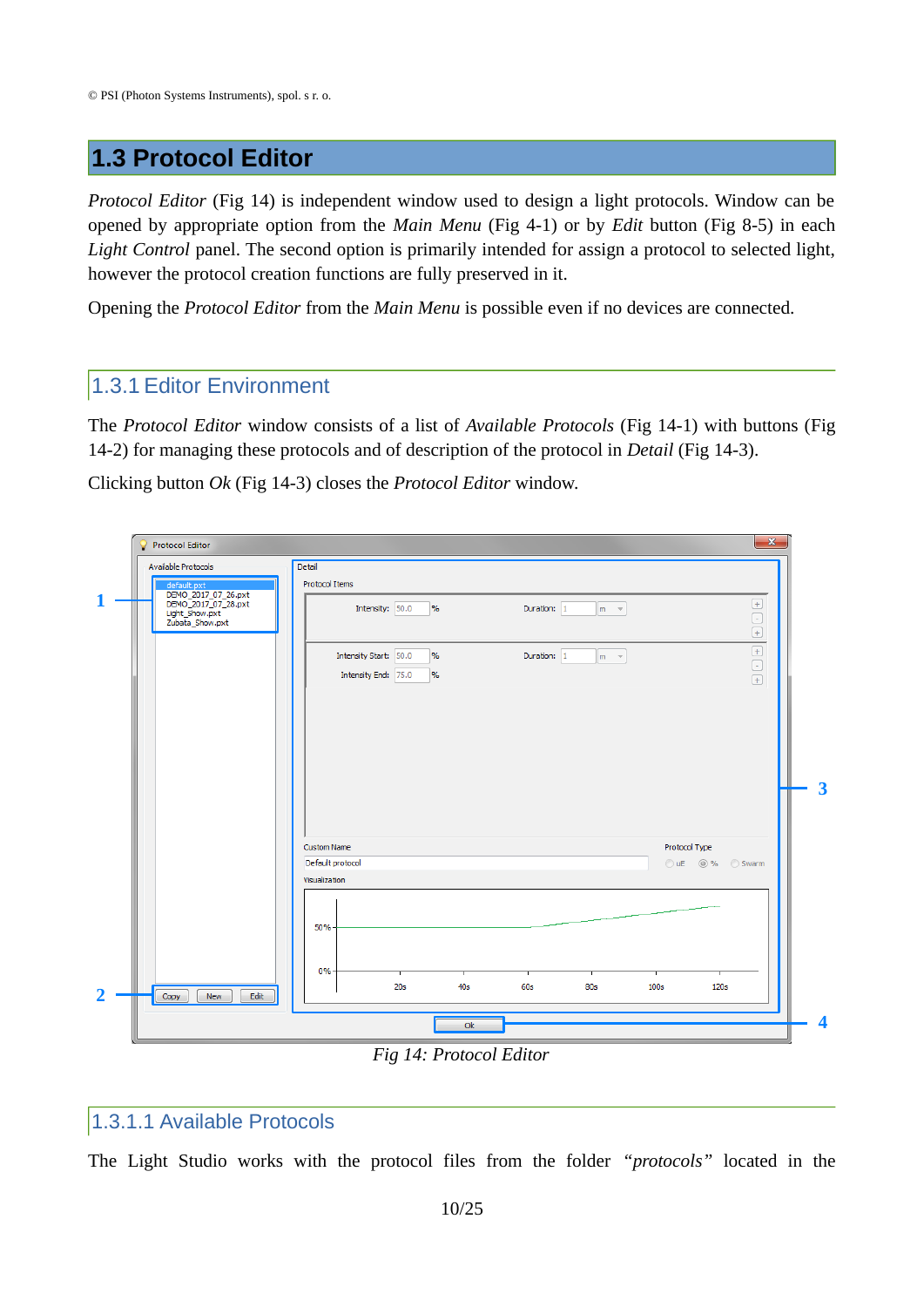© PSI (Photon Systems Instruments), spol. s r. o.

application startup folder.

A list of *Available Protocols* [\(Fig 14-](#page-9-3)1) is displayed on the left side of the editor window, along with the buttons [\(Fig 14-](#page-9-3)2) for basic protocol handling. Set of function buttons is available in various operation:

- Copy creates copy of selected protocol. The window [\(Fig 15\)](#page-10-2) for naming the copy file is opened first. Then the newly copied protocol is added in the *Available Protocols* list [\(Fig 14-](#page-9-3)1) and is prepared for adjustment in protocol editing mode. *Copy* button is not available in the editing mode.
- $\sqrt{\frac{N_{\text{ew}}}{N_{\text{ew}}}}$  creates new protocol. The window [\(Fig 15\)](#page-10-2) for naming the newly created file is opened first. Then the newly created protocol is added in the *Available Protocols* list [\(Fig 14-](#page-9-3)1) and is prepared for adjustment in protocol editing mode. *New* button is not available in the editing mode.
- Edit switches to the editing mode for selected protocol by the enabling of the editing controls [\(Fig 14-](#page-9-3)3). *Edit* button is not available in protocol editing mode. Alternatively, the switching to the editing mode can be achieved by the context menu option above the selected protocol [\(Fig 16-](#page-10-1)1).
- **Cancel 3** Cancel button is available only in protocol editing mode and it is used to switch to the viewer mode without saving the changes.
- **Save** Save button is available only in the editing mode and it is used to save edited protocol to the file. After storing the protocol, the editing mode is switched to the viewer mode.

The existing protocol can be deleted by the context menu option above this protocol [\(Fig 16-](#page-10-1)2). The user is prompted to confirm the dialog box before permanently deleting the protocol file.

| Choose new file name |        |      |
|----------------------|--------|------|
|                      |        | .pxt |
| Ok                   | Cancel |      |
|                      |        |      |

<span id="page-10-2"></span>*Fig 15: Naming Protocol File*

| Available Protocols |                             |  |
|---------------------|-----------------------------|--|
| default.pxt         |                             |  |
| <b>DEN</b><br>Ligh  | DEMO 2017 07 26.pxt<br>Edit |  |
| Zub                 | <b>Delete</b>               |  |

<span id="page-10-1"></span>*Fig 16: Protocols Context Menu*

## <span id="page-10-0"></span>1.3.1.2 Protocol Detail

The detailed protocol definition is displayed for the selected protocol in the right window part. There are individual *Protocol Items* [\(Fig 17-](#page-11-0)1) creating the protocol, their progress *Visualization* in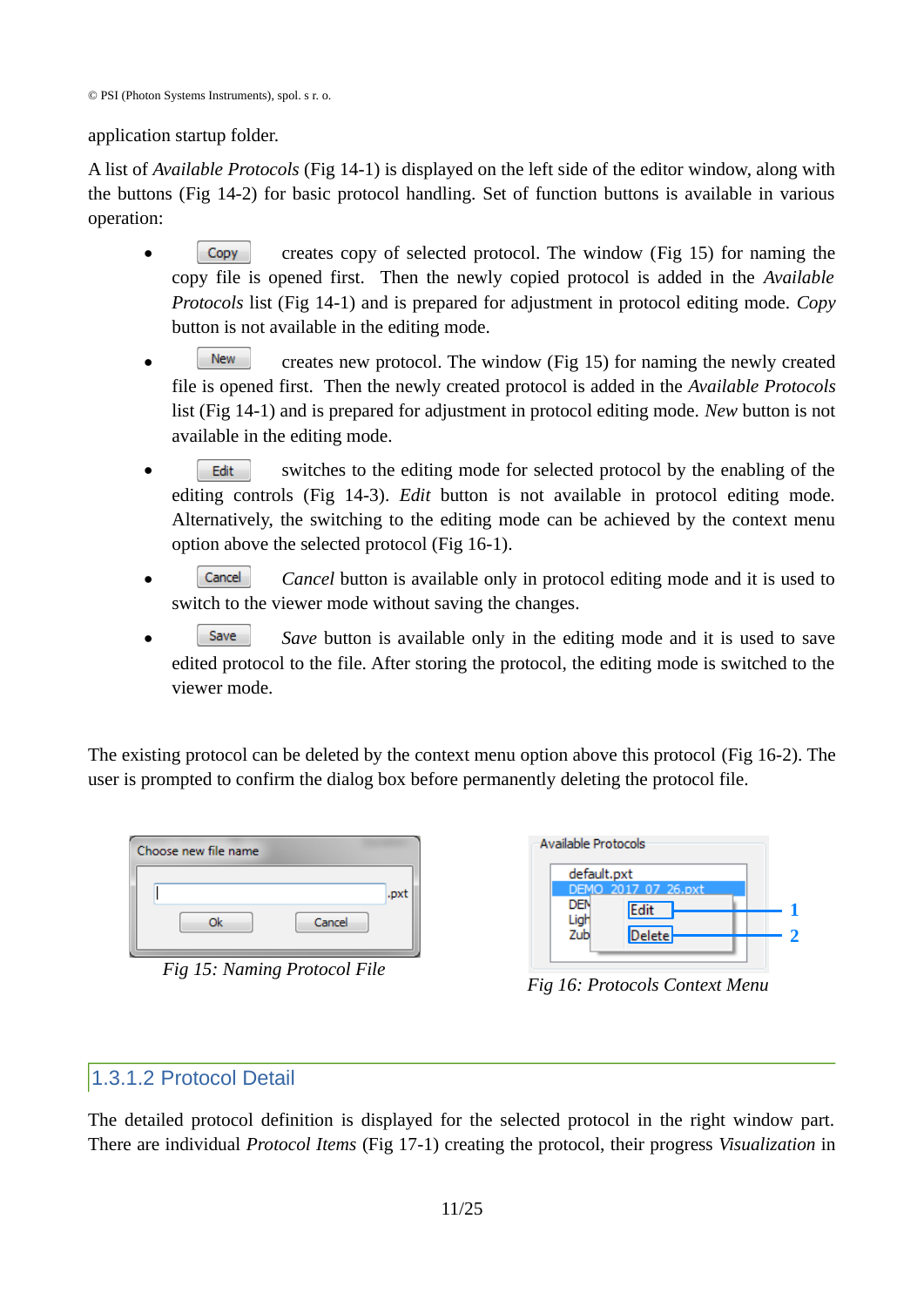the chart [\(Fig 17-](#page-11-0)8), the protocol *Custom Name* [\(Fig 17-](#page-11-0)7) and *Protocol Type* [\(Fig 17-](#page-11-0)12). All of these controls are read-only in protocol viewing mode and are editable only in protocol editing mode.



<span id="page-11-0"></span>*Fig 17: Protocol Detail*

Protocol setup can be done by editing individual *Protocol Items* [\(Fig 17-](#page-11-0)1). The *Item* is understood a separate panel representing one section of the protocol. Three buttons ([Fig 17-](#page-11-0)10) are used to add/remove individual *Items*. *Item* can be removed with the middle  $\Box$  button. The upper  $\Box$  button adds a new *Item* above the current *Item* whereas the lower  $\pm$  button adds new *Item* below.

Two types of *Items* can be added. The selection of *Item* type is determined by the context menu [\(Fig](#page-12-0) [18\)](#page-12-0) that appears after clicking the button  $\Box$ .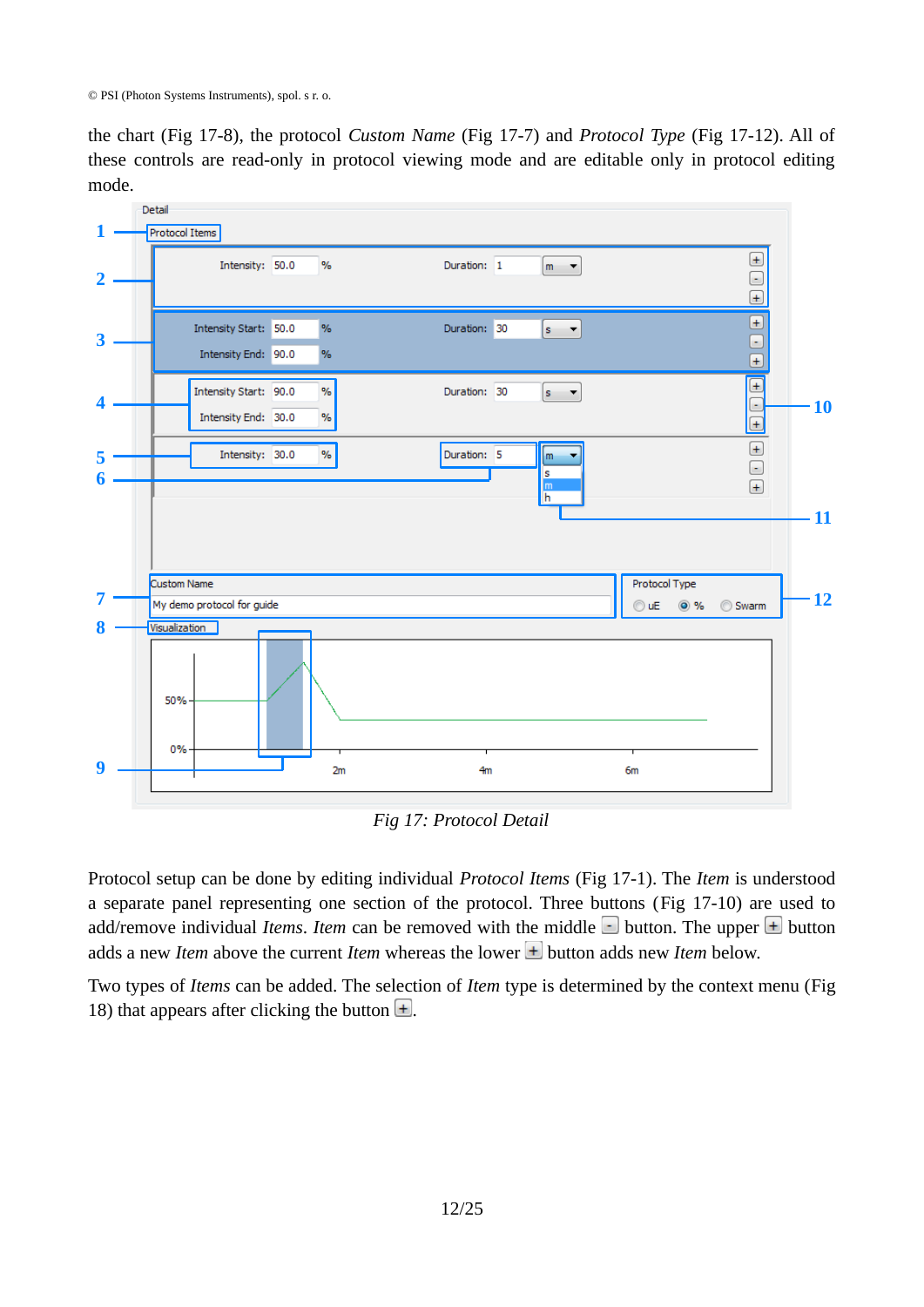© PSI (Photon Systems Instruments), spol. s r. o.





<span id="page-12-0"></span>*Fig 18: Add Item Context Menu Fig 19: Invalid Value*

<span id="page-12-2"></span>

The first options *Constant* [\(Fig 18-](#page-12-0)1) adds a constant-progress *Item* [\(Fig 17-](#page-11-0)2). This *Item* contains field for selecting constant light intensity [\(Fig 17-](#page-11-0)5) and duration of light [\(Fig 17-](#page-11-0)6). Duration can be defined in seconds, minutes or hours [\(Fig 17-](#page-11-0)11). The second options *Ramp* [\(Fig 18-](#page-12-0)2) adds an *Item* with linearly increasing/decreasing progress [\(Fig 17-](#page-11-0)3). In this case, the intensity is defined by the initial and the final value [\(Fig 17-](#page-11-0)4). Linear course between those values forms the final intensity of this *Item* in the selected duration.

For each entered numeric input, validation is performed. Invalid input values are highlighted immediately [\(Fig 19\)](#page-12-2).

Protocol *Item* selected by the click is highlighted [\(Fig 17-](#page-11-0)3). The part of the protocol chart corresponding to the selected *Item* is also highlighted [\(Fig 17-](#page-11-0)9).

The specified *Custom Name* of protocol [\(Fig 17-](#page-11-0)7) is displayed in the *Light Control* panel [\(Fig 11-](#page-8-5) 2) in main window of application.

*Protocol Type* can be changed by the appropriate radio button selection ([Fig 17-](#page-11-0)12). Process of editing the protocol allows working with the light intensity values in percentage or μE. *Protocol Type* in percent is available for all light channels, *Protocol Type* in μE is for calibrated light channels (more about calibration process in chapter [1.4](#page-15-1) [Calibration Manager\)](#page-15-1) and *Protocol Type* Swarm is for swarm light channels.

The *Protocol Type* Swarm is special protocol type, that is available only for SLxxx lights connected by LC500 converter box. It allows very fast light pulsing of two predefined logical light channels groups.

*For Protocol Type Swarm, the context menu of the button*  $\pm$  is expanded by elements *Swarm Constant* and *Swarm Pulse* [\(Fig 20\)](#page-12-1).



<span id="page-12-1"></span>*Fig 20: Add Item Context Menu – Swarm Type*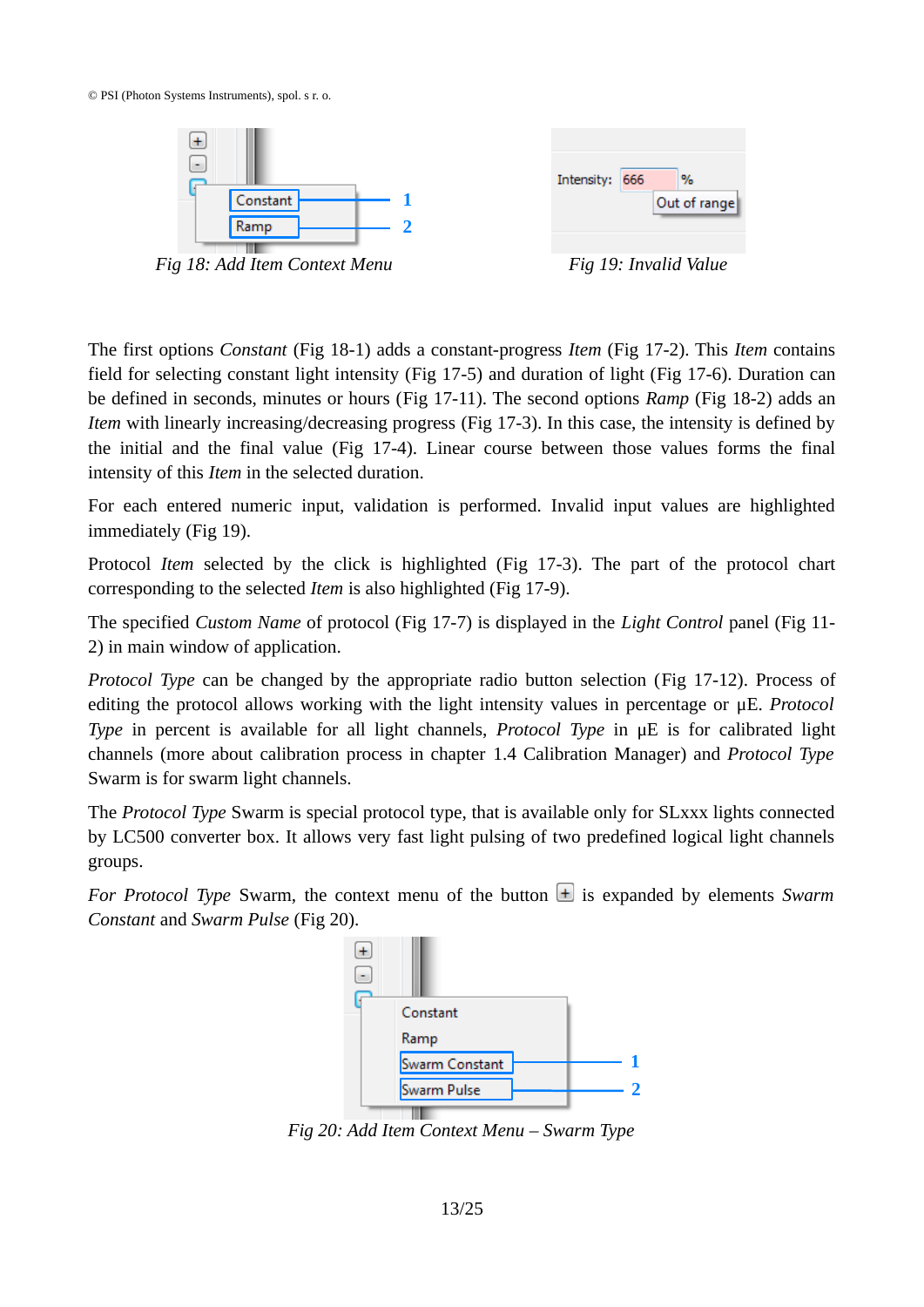*Swar Constant* item adds panel that controls light intensity of ligth channels in the swarm group. Buttons [\(Fig 21-](#page-13-1)3,4) are used to add/remove light channels wich are controlled.

Swarm Pulse item adds panel that allows pulsing of the ligth chanels. Each light channel is assinged to Pulse1 (P1) or Pulse2 (P2) group [\(Fig 21-](#page-13-1)6). Each pulse group has its duration [\(Fig 21-](#page-13-1)7). When protocol executions runs this item, first all light channels assigned to the Pulse1 group are turned on to corresponding intensity for given duration and lights channels from Pulse2 group are turned off, and then the same applies in the opposite way for Pulse2 group. These "pulses" are repeated for the duration of the interval.



<span id="page-13-1"></span>*Fig 21: Protocol Detail – Swarm Type*

## <span id="page-13-0"></span>1.3.2 Choosing Protocol for Light

To assign a protocol to the light is necessary to click the *Edit* button [\(Fig 8-](#page-7-0)5) in *Light Control* panel*.* Design and work in open *Protocol Editor* is the same as described in chapter [1.3.1](#page-9-1) [Editor](#page-9-1) [Environment.](#page-9-1)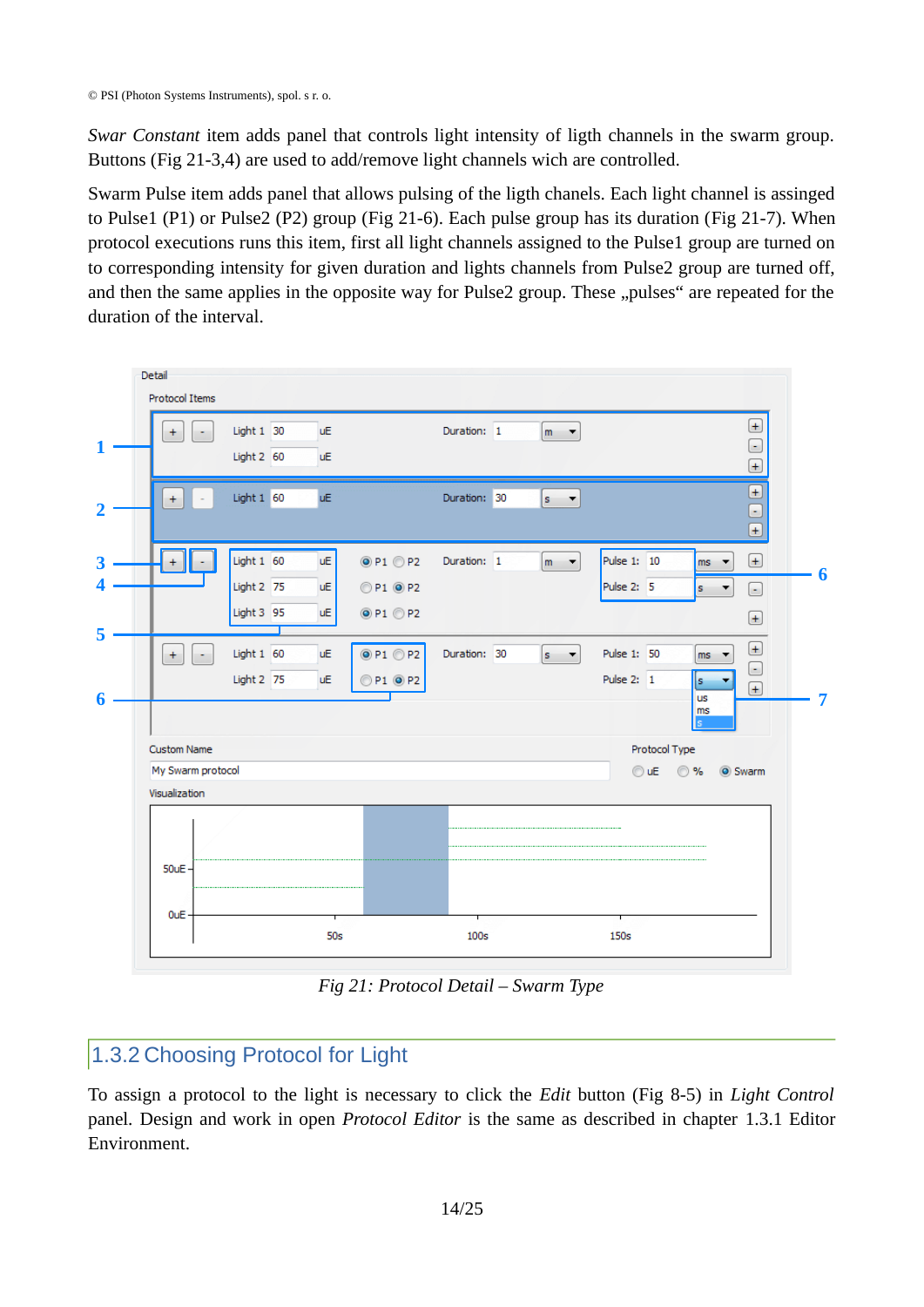The name of the editor window is different [\(Fig 22-](#page-14-0)1) and includes the name of the light or group for which the protocol is currently being selected.

The availability of the protocols dependents on the *Protocol Type* and the calibration of the light. For calibrated lights, *Protocol Type* in percentage and in μE is available. In contrast, *Protocol Type in* μE cannot be assigned to the uncalibrated lights, so they are not event listed in the *Available Protocols* [\(Fig 14-](#page-9-3)1). Swarm protocols can be only assigned to swarm light groups (more about that in the [1.5](#page-19-1) [Group Manager\)](#page-19-1)

One of the *Available Protocols* is marked with an asterisk [\(Fig 22-](#page-14-0)2). The marked protocol is currently assigned to this light. The context menu for all protocols in the list contains a *Select* option [\(Fig 22-](#page-14-0)3) that is used to change the selection.



<span id="page-14-0"></span>*Fig 22: Choose Protocol for Light*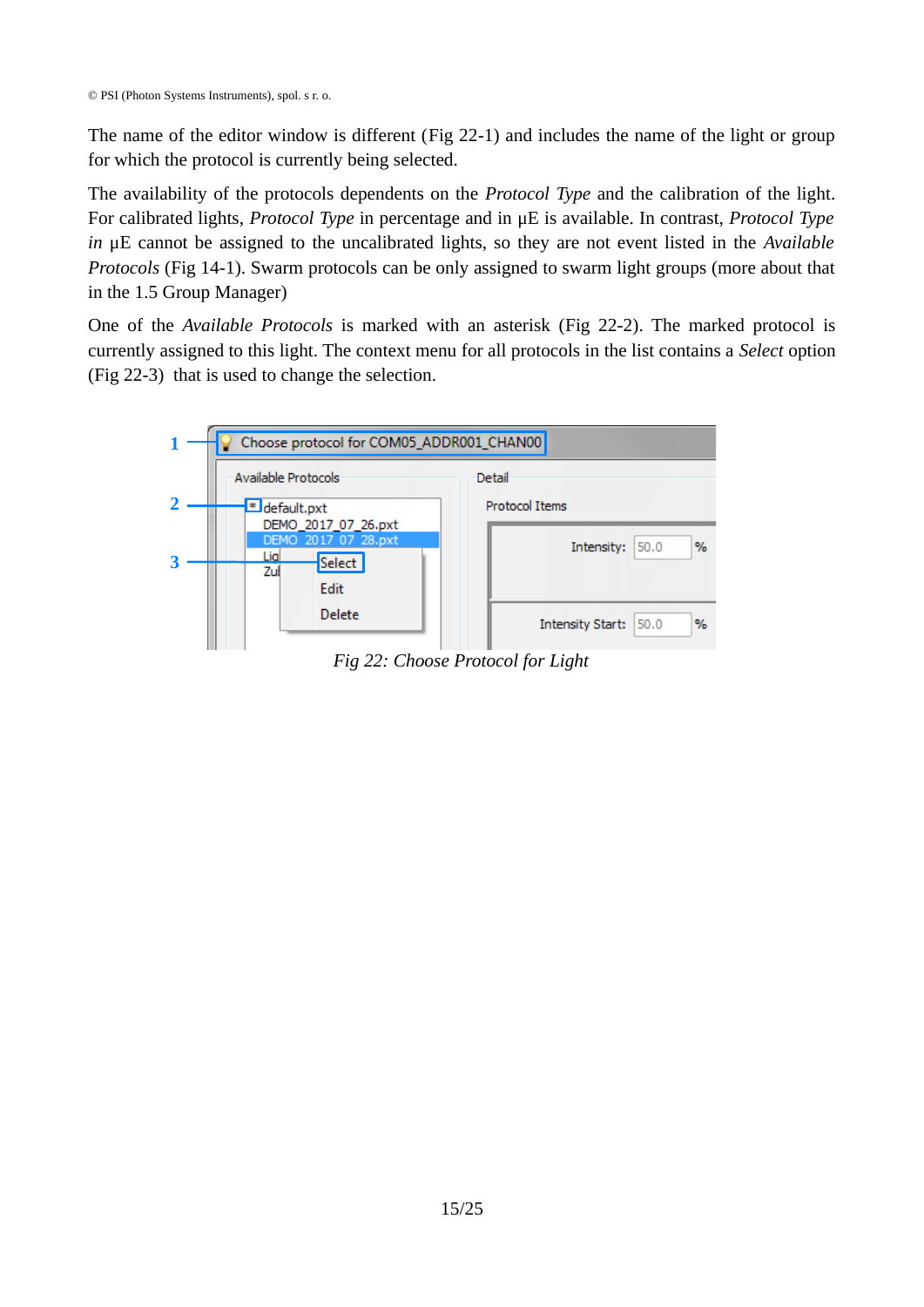## <span id="page-15-1"></span>**1.4 Calibration Manager**

*Calibration Manager* [\(Fig 23\)](#page-15-2) is independent window designed to produce calibration files for logical light channels. *Calibration Manager* can be opened by appropriate option from the *Main Menu* [\(Fig 5-](#page-6-3)1). Opening the *Calibration Manager* window is possible even if the device is not connected.

The *Calibration Manager* window consists of a list of connected logical *Lights* [\(Fig 23-](#page-15-2)1), *Available Calibrations [\(Fig 23-](#page-15-2)2)* with buttons [\(Fig 23-](#page-15-2)3) for managing these calibrations and of the calibration description in *Detail* [\(Fig 23-](#page-15-2)4).

Clicking button *Ok* [\(Fig 23-](#page-15-2)5) closes the *Calibration Manager* window*.*



## <span id="page-15-2"></span><span id="page-15-0"></span>1.4.1 Lights and Available Calibrations

The Light Studio works with the calibration files from the folder *"calibrations"* located in the application startup folder.

One of the available calibration files in the list is marked with an asterisk ([Fig 24-](#page-16-0)2). The marked calibration file is currently assigned to the light selected [\(Fig 24-](#page-16-0)1) in the list. By switching the light selection, choice of calibration file for each individual light from the list can be accessed. The context menu for all calibration files contains a *Select* option [\(Fig 24-](#page-16-0)3) that is used to change the selection.

At the end of the list of *Available Calibrations* is item *"no calibration"* [\(Fig 24-](#page-16-0)6) – the initial state of the light without calibration.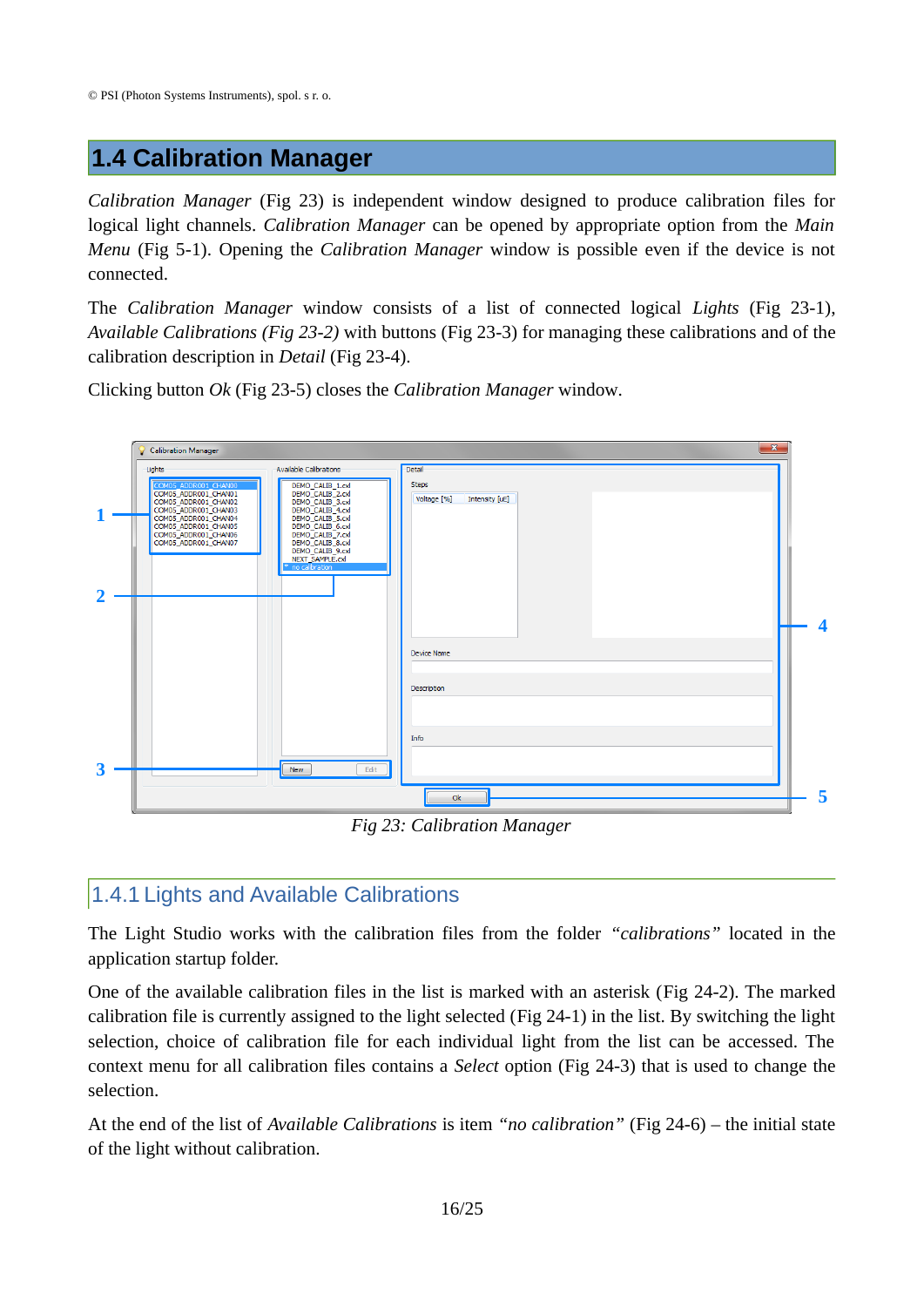

<span id="page-16-0"></span>*Fig 24: Lights and Available Calibrations*

Set of function buttons [\(Fig 23-](#page-15-2)3) for basic calibration files handling is available in various operation:

- $\blacksquare$  New  $\blacksquare$  creates new calibration file. The window [\(Fig 25\)](#page-16-1) for naming the newly created file is opened first. Then the newly created calibration file is added in the *Available Calibrations* list [\(Fig 23-](#page-15-2)1) and is prepared for adjustment in editing mode. *New* button is not available in editing mode.
- **s Edit** switches to the editing mode for selected file by the enabling of the editing controls [\(Fig 23-](#page-15-2)4). *Edit* button is not available in the editing mode. Alternatively, the switching to editing mode can be achieved by the context menu option above the selected file [\(Fig 24-](#page-16-0)4).
- **Cancel Cancel button** is available only in the editing mode and it is used to switch to the viewer mode without saving the changes.
- **Done** *Done* button is available only in the editing mode and it is used to save calibration file. After storing the calibration file, the editing mode is switched to viewer mode.

The existing calibration file can be deleted by the context menu option above this file[\(Fig 24-](#page-16-0)5). The user is prompted to confirm the dialog box before permanently deleting the calibration file.

| Choose new file name |  |  |  |
|----------------------|--|--|--|
| .cx                  |  |  |  |
| Cancel               |  |  |  |
|                      |  |  |  |

<span id="page-16-1"></span>*Fig 25: Naming Calibration File*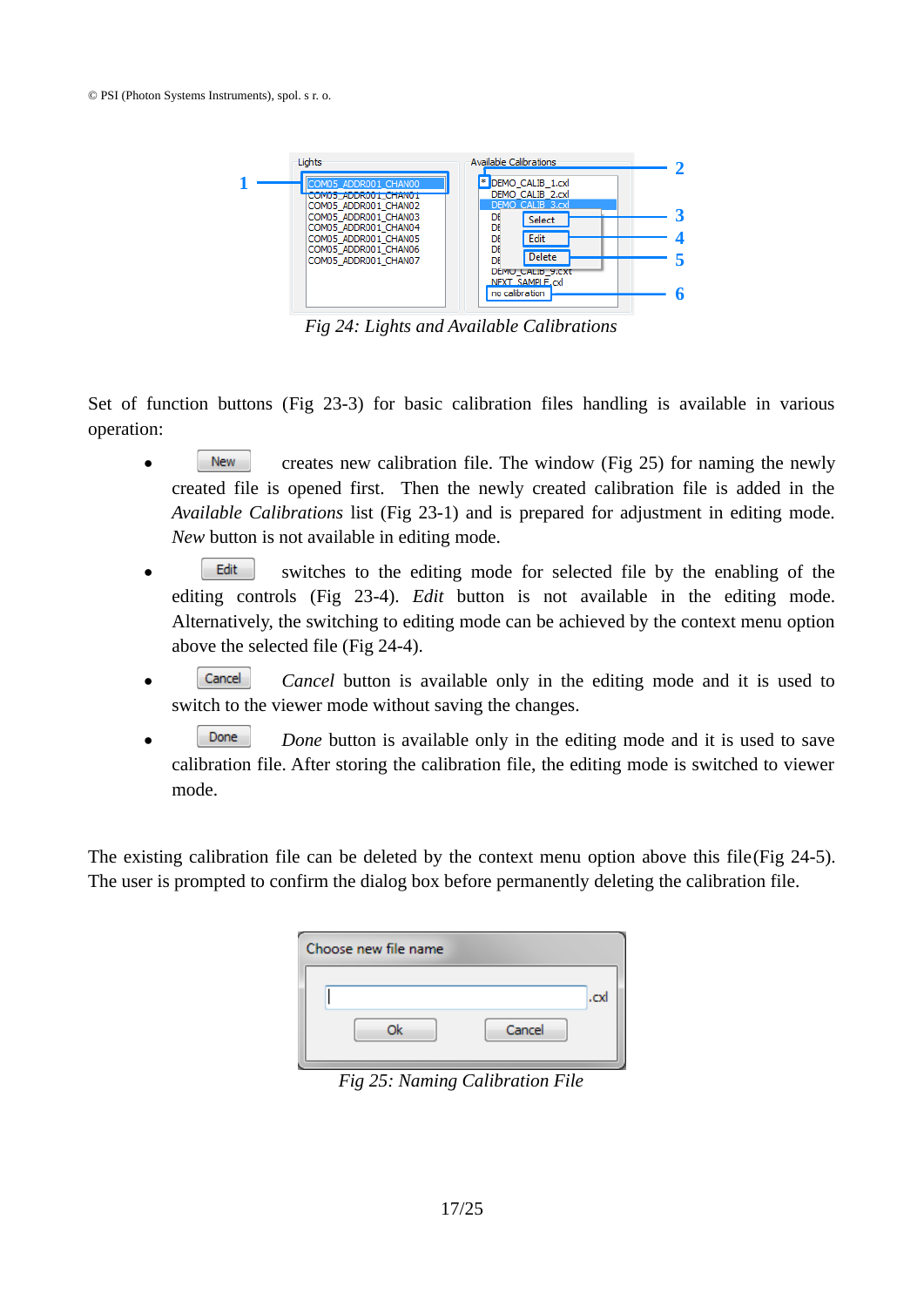## <span id="page-17-0"></span>1.4.2 Calibration Detail

The detailed calibration definition is displayed for the selected calibration file [\(Fig 26-](#page-17-1)1) in the right window part. There are table [\(Fig 26-](#page-17-1)3) and chart [\(Fig 26-](#page-17-1)9) of individual calibration *Steps*, the *Device Name* [\(Fig 26-](#page-17-1)6), *Description* of calibration [\(Fig 26-](#page-17-1)7) and calibration *Info* [\(Fig 26-](#page-17-1)8). All of these controls are read-only in the viewing mode and are editable only in the editing mode.



<span id="page-17-1"></span>*Fig 26: Calibration Detail*

In addition, controls for adding/deleting individual calibration S*teps* are available in editing mode.

These controls include the pairs of fields [\(Fig 26-](#page-17-1)5) for entering the ligth intensity in percent and the corresponding value of the intensity in μE.

The specified calibration pair of values representing one calibration *Step* is added to the steps table [\(Fig 26-](#page-17-1)3) when the *Add* button [\(Fig 26-](#page-17-1)4) is pressed. The selected row can be deleted from the table by pressing *Del* button [\(Fig 26-](#page-17-1)2).

For each entered numeric input, validation is performed. Invalid input values are highlighted immediately [\(Fig 27\)](#page-18-0).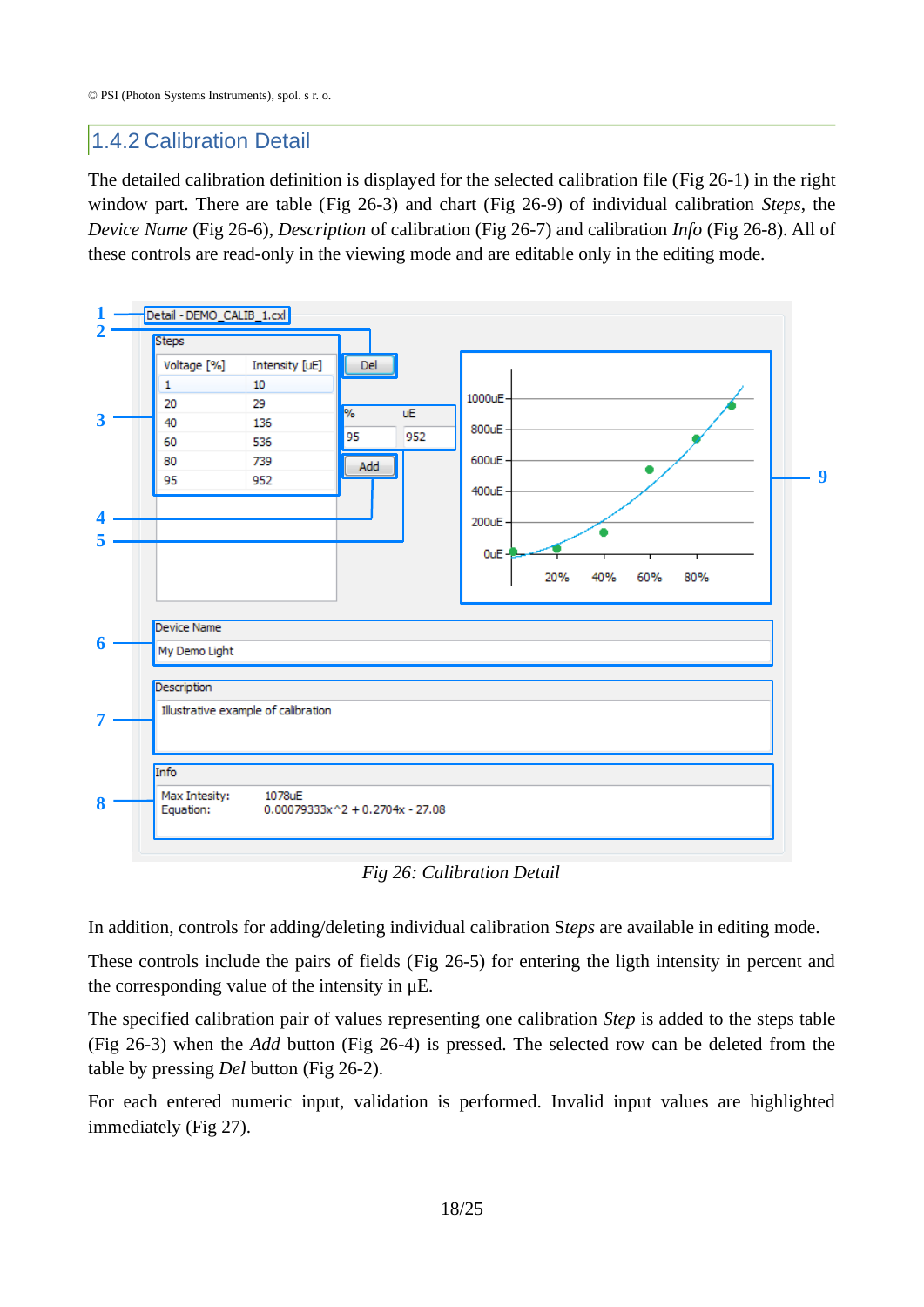<span id="page-18-0"></span>

The individual calibration *Steps* added to the table are automatically plotted in the dependency chart [\(Fig 26-](#page-17-1)9). Displaying chart requires at least three calibration *Steps*. Curve fitting occurs for at least four specific *Steps,* least squares method with second order polynomial (quadratic) is used. The *Info* about the mathematical function equation describing the calibration curve and maximum intensity corresponding to 100% voltage is displayed in [\(Fig 26-](#page-17-1)8).

The specified *Device Name* [\(Fig 26-](#page-17-1)6) is displayed with the name of the light in the *Light Control* panel [\(Fig 8-](#page-7-0)1) in main window of application.

Into the *Description* field [\(Fig 26-](#page-17-1)7), it is possible to insert a note to calibration. This description is informative only and is displayed only in this dialog.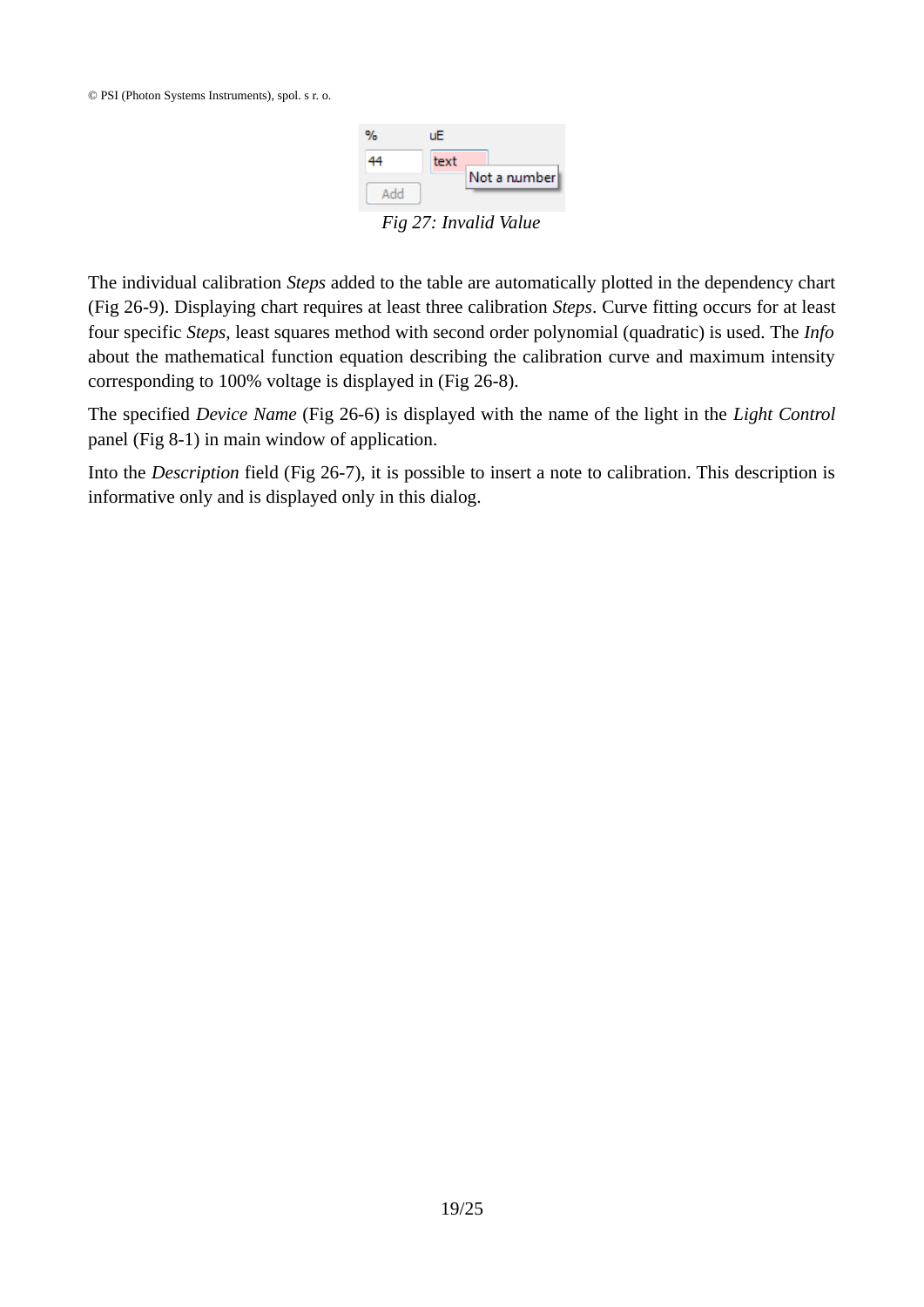## <span id="page-19-1"></span>**1.5 Group Manager**

*Group Manager* [\(Fig 28\)](#page-19-2) is independent window designed to produce files with defined group configurations of physical light channels. *Group Manager* can be opened by appropriate option from the *Main Menu* [\(Fig 5-](#page-6-3)2). Opening the *Group Manager* window is possible even if the device is not connected.

The *Calibration Manager* window consists of a list of *Available Group Configurations* [\(Fig 28-](#page-19-2)1) with buttons [\(Fig 28-](#page-19-2)2) for managing these configurations and description of the group configuration in *Detail* [\(Fig 28-](#page-19-2)3).

Clicking button *Ok* [\(Fig 28-](#page-19-2)4) closes the *Group Manager* window*.*



<span id="page-19-2"></span>*Fig 28: Group Manager*

## <span id="page-19-0"></span>1.5.1 Available Group Configurations

The Light Studio works with the configuration files from the folder *"group\_configs"* located in the application startup folder.

One of the available configuration files is marked with an asterisk [\(Fig 29-](#page-20-0)1). The marked configuration file is currently selected to use. After switching the *Display by Groups* option in the *Main Menu* [\(Fig 2-](#page-5-2)3), this configuration will be displayed in the *Lights Control* [\(Fig 1-](#page-4-3)2). The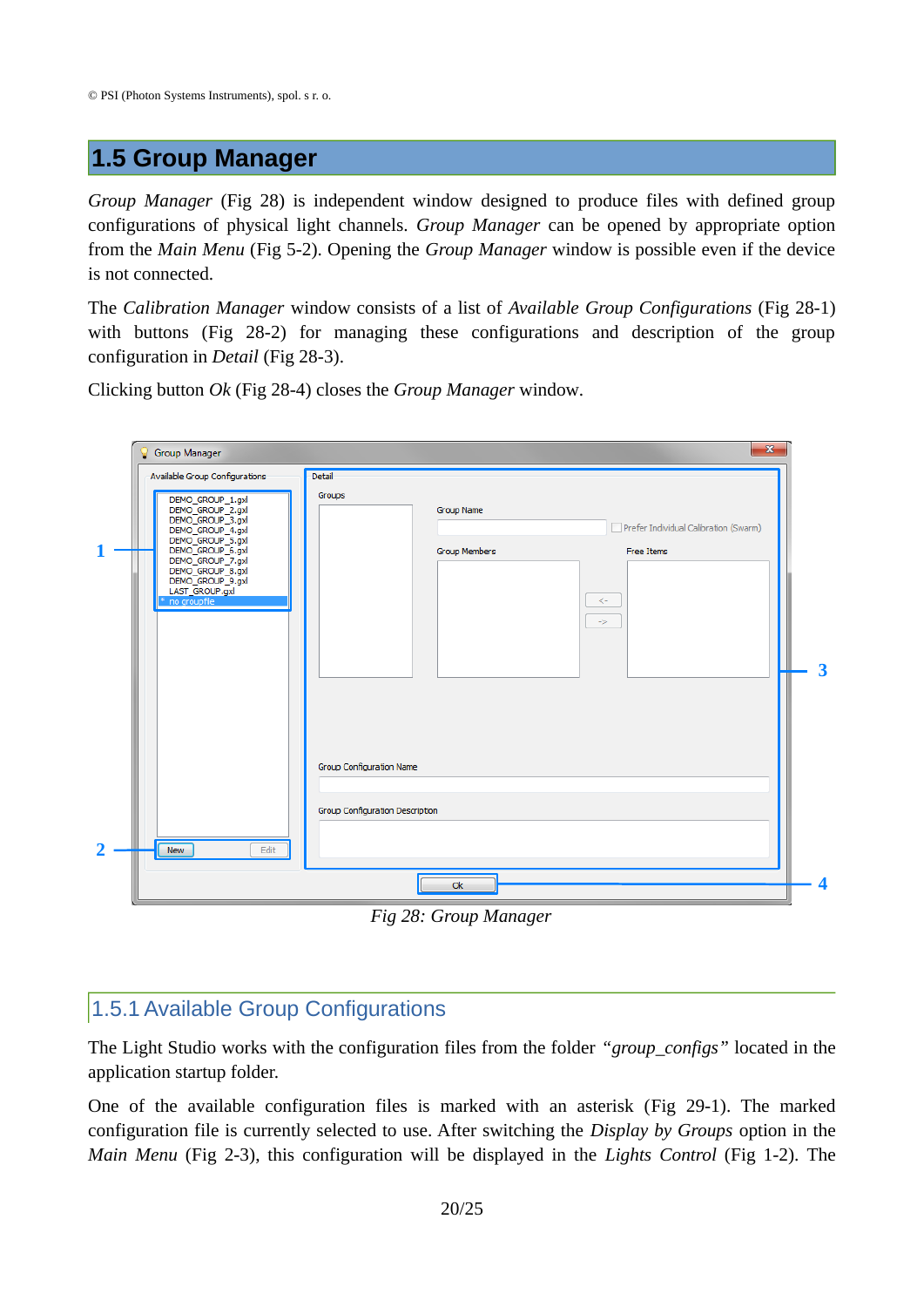context menu for all configuration files contains a *Select* option [\(Fig 29-](#page-20-0)3) that is used to change the selection.

At the end of the list of *Available Group Configurations* is item *"no groupfile"* [\(Fig 29-](#page-20-0)2) – the initial state in which no configuration is used.



<span id="page-20-0"></span>*Fig 29: Available Group Configurations*

Set of function buttons [\(Fig 28-](#page-19-2)2) for basic configuration files handling is available in various operation:

- New creates new configuration file. The window [\(Fig 30\)](#page-21-1) for naming the newly created file is opened first. Then the newly created configuration file is added in the *Available Group Configurations* list [\(Fig 28-](#page-19-2)1) and is prepared for adjustment in the editing mode. *New* button is not available in the editing mode.
- **Edit** switches to the editing mode for selected file by the enabling of the editing controls [\(Fig 28-](#page-19-2)3). *Edit* button is not available in the editing mode. Alternatively, the switching to the editing mode can be achieved by the context menu option above the selected file [\(Fig 29-](#page-20-0)4).
- **Cancel Cancel button** is available only in the editing mode and it is used to switch to the viewer mode without saving the changes.
- **Done Done button** is available only in the editing mode and it is used to save configuration file. After storing the configuration file, the editing mode is switched to the viewer mode.

The existing configuration file can be deleted by the context menu option above this configuration file [\(Fig 29-](#page-20-0)5). The user is prompted to confirm the dialog box before permanently deleting the calibration file.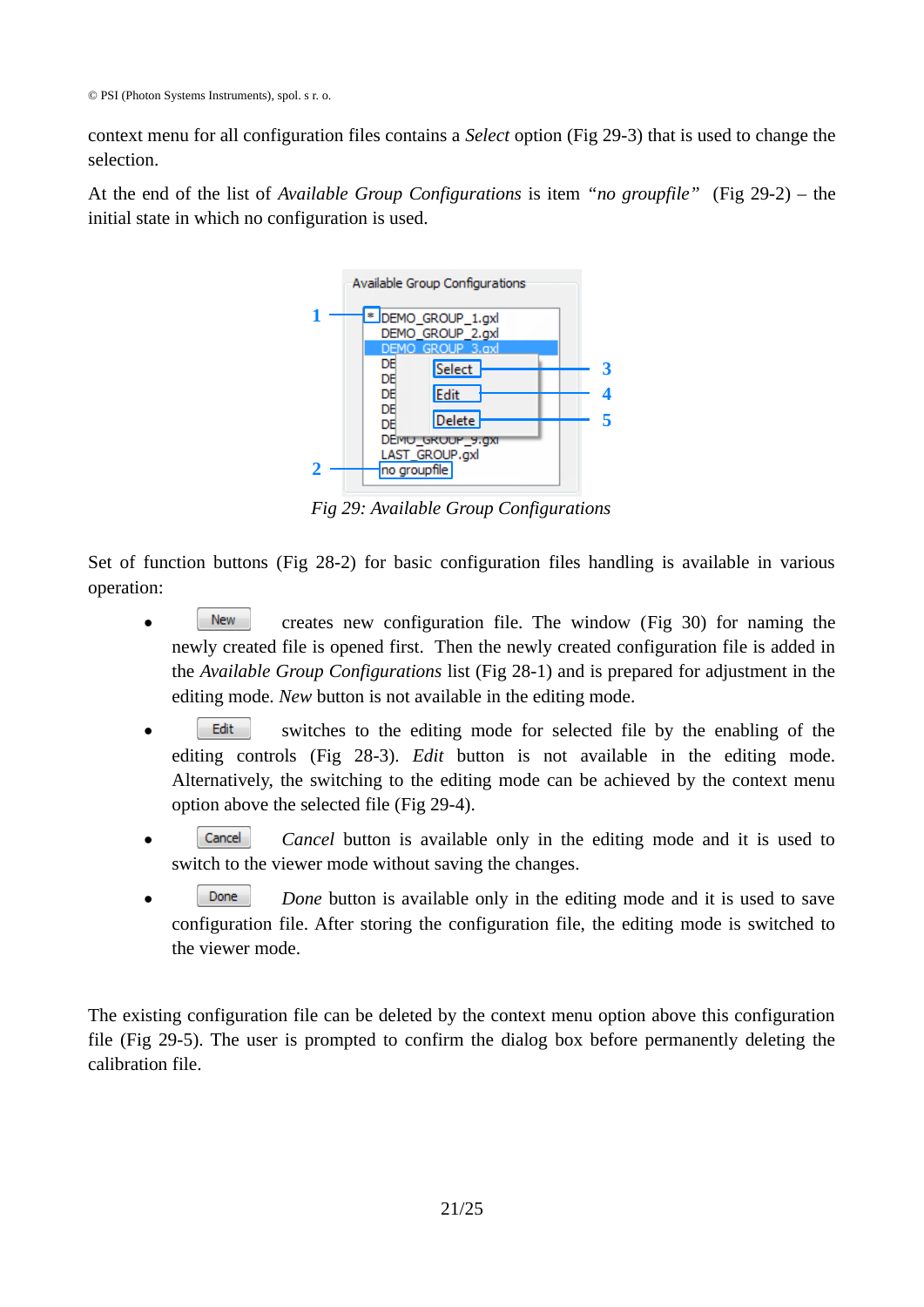| Choose new file name                                             |        |      |
|------------------------------------------------------------------|--------|------|
|                                                                  |        | .gxl |
| Ok                                                               | Cancel |      |
| $E_{\alpha}^{i}$ 20. Manina Crown Configuration $E_{\alpha}^{i}$ |        |      |

<span id="page-21-1"></span>*Fig 30: Naming Group Configuration File*

## <span id="page-21-0"></span>1.5.2 Group Configuration Detail

The detailed configuration definition is displayed for the selected configuration file [\(Fig 31-](#page-21-2)1) in the right window part. All of controls in *Detail* section [\(Fig 28-](#page-19-2)3) are read-only in viewing mode and are editable only in editing mode.

|    | Detail - DEMO_GROUP_2.gxl                                                     |    |
|----|-------------------------------------------------------------------------------|----|
|    | Groups                                                                        |    |
| 2  | <b>Group Name</b><br>First 3 channels                                         |    |
|    | Other 4 channels<br>Other 4 channels<br>Prefer Individual Calibration (Swarm) | 11 |
| З  |                                                                               |    |
|    | <b>Group Members</b><br><b>Free Items</b>                                     |    |
|    | COM05_ADDR001_CHAN07<br>COM05_ADDR001_CHAN03<br>COM05_ADDR001_CHAN04          | 12 |
|    | COM05_ADDR001_CHAN05                                                          |    |
|    | COM05_ADDR001_CHAN06<br><-                                                    | 13 |
|    |                                                                               | 14 |
|    | ->                                                                            |    |
|    |                                                                               |    |
|    |                                                                               |    |
|    |                                                                               |    |
| 5  | Add<br>Del                                                                    |    |
|    |                                                                               |    |
|    | Automatic Group Generation                                                    |    |
|    | Generate by Port<br>Generate by Address<br>Generate by GroupID                | 15 |
| 8  |                                                                               |    |
|    | <b>Group Configuration Name</b>                                               |    |
| 9  | <b>DEMO Configuration 2</b>                                                   |    |
|    |                                                                               |    |
|    | Group Configuration Description                                               |    |
| 10 | Illustrative example of group configuration                                   |    |
|    |                                                                               |    |
|    |                                                                               |    |
|    |                                                                               |    |

<span id="page-21-2"></span>*Fig 31: Group Configuration Detail*

One configuration can include multiple groups of lights that are added to the list of *Groups* [\(Fig 31-](#page-21-2) 2) one by one using the *Add* button [\(Fig 31-](#page-21-2)5). The *Del* button [\(Fig 31-](#page-21-2)6) deletes the currently selected group from the list.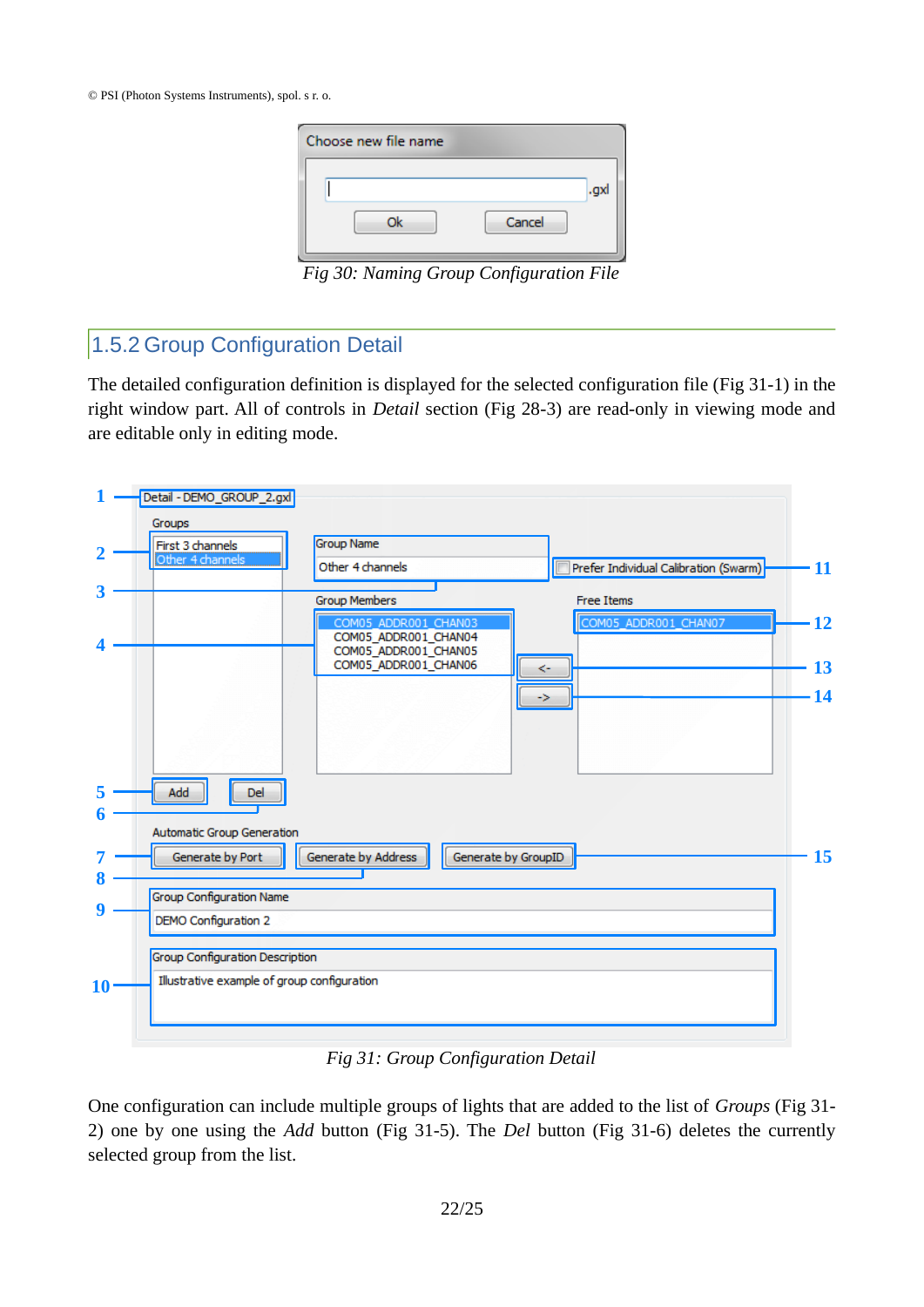Each selected group can be renamed in the *Group Name* field [\(Fig 31-](#page-21-2)3).

Within one configuration, each light can be assigned only to one group. Selected light can be transferred from the list of currently *Free Items* [\(Fig 31-](#page-21-2)12) to the list of *Group Members* [\(Fig 31-](#page-21-2)4) by the button marked with the corresponding directional arrow [\(Fig 31-](#page-21-2)13). The arrow button in the opposite direction [\(Fig 31-](#page-21-2)14) is for removing the selected member from the group.

Besides creating any groups by the user, groups can be generated automatically or combined.

For automatic group generation, one of the following buttons can be used:

- *Generate by Port* [\(Fig 31-](#page-21-2)7) generates configuration based on the COM port of the light panels
- *Generate by Address* [\(Fig 31-](#page-21-2)8) generates configuration based on the Address of the light panels
- *Generate by GroupID* [\(Fig 31-](#page-21-2)15) generates configuration based on the GroupID of the light panels

In automatic group generation, all lights from existing groups are first released by deleting all groups from the list [\(Fig 31-](#page-21-2)2). Then all lights are divided into the new groups according to the selected criterion.

If some light channels of the previously created configuration are disconnected at that moment, they are marked with a letter "D" in the *Group Members* list [\(Fig 32-](#page-22-0)1). Disconnected lights can only be removed from the group. But they will not appear in the list of free items ([Fig 32-](#page-22-0)2) and they can not be grouped until they are reconnected.



<span id="page-22-0"></span>*Fig 32: Disconnected Lights in Group*

Checkbox *Prefer Individual Calibration (Swarm)* [\(Fig 31-](#page-21-2)11) is used to create swarm groups. Swarm groups are composed from individually calibrated light channels and are enabled only when light panels are connected using LC500 device. Purpose of this group type is to allow user create protocols with very short (tens of microseconds) flashing pulses of two groups of lights.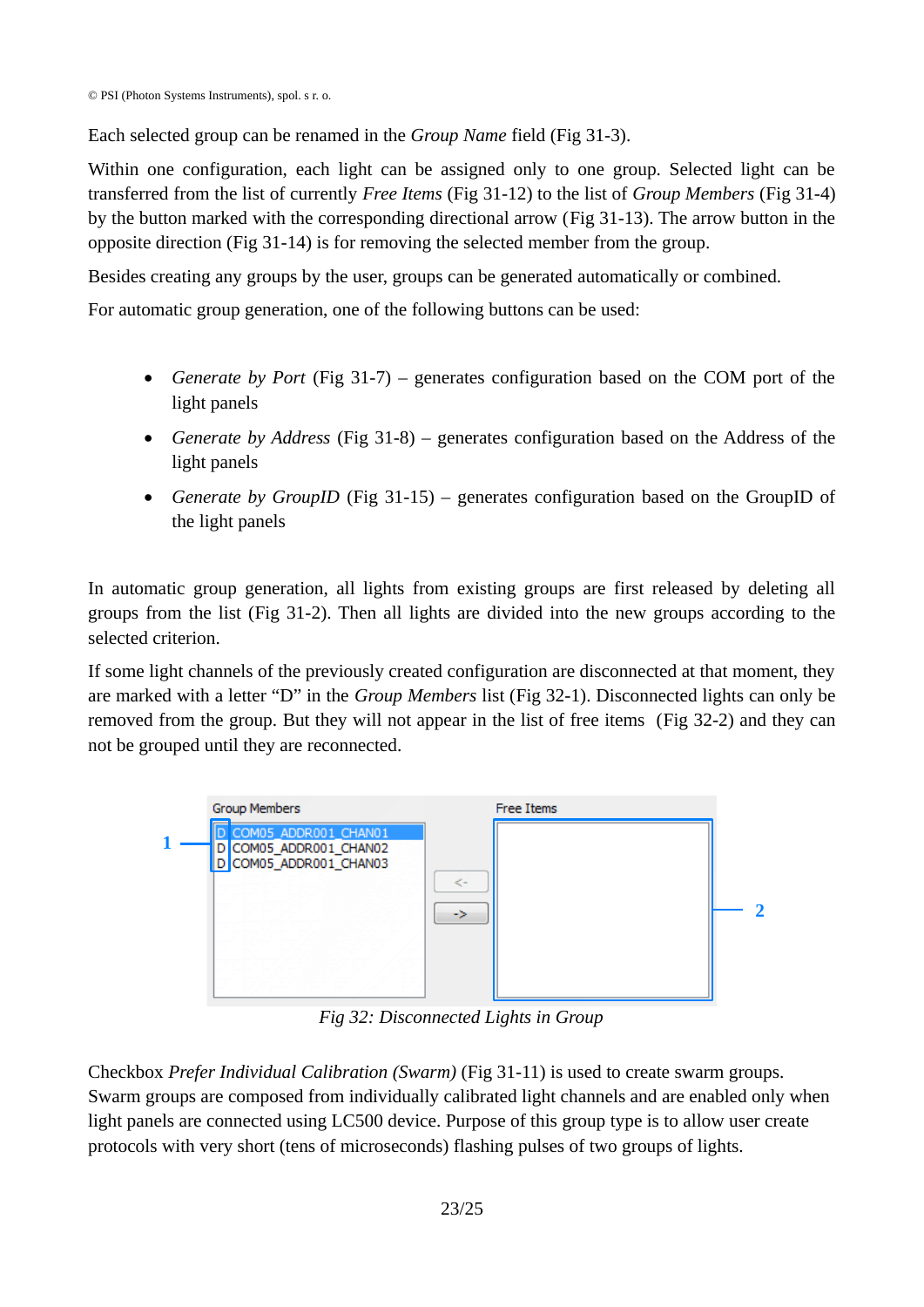© PSI (Photon Systems Instruments), spol. s r. o.

The specified *Group Configuration Name* [\(Fig 31-](#page-21-2)9) is displayed for group in the *Light Control* panel [\(Fig 8-](#page-7-0)1) in main window, when choosing *Display by Groups* option [\(Fig 2-](#page-5-2)3).

Into the *Group Configuration Description* field [\(Fig 31-](#page-21-2)10), it is possible to insert a note for the configuration. This text is only informative and is shown only in this dialog window.